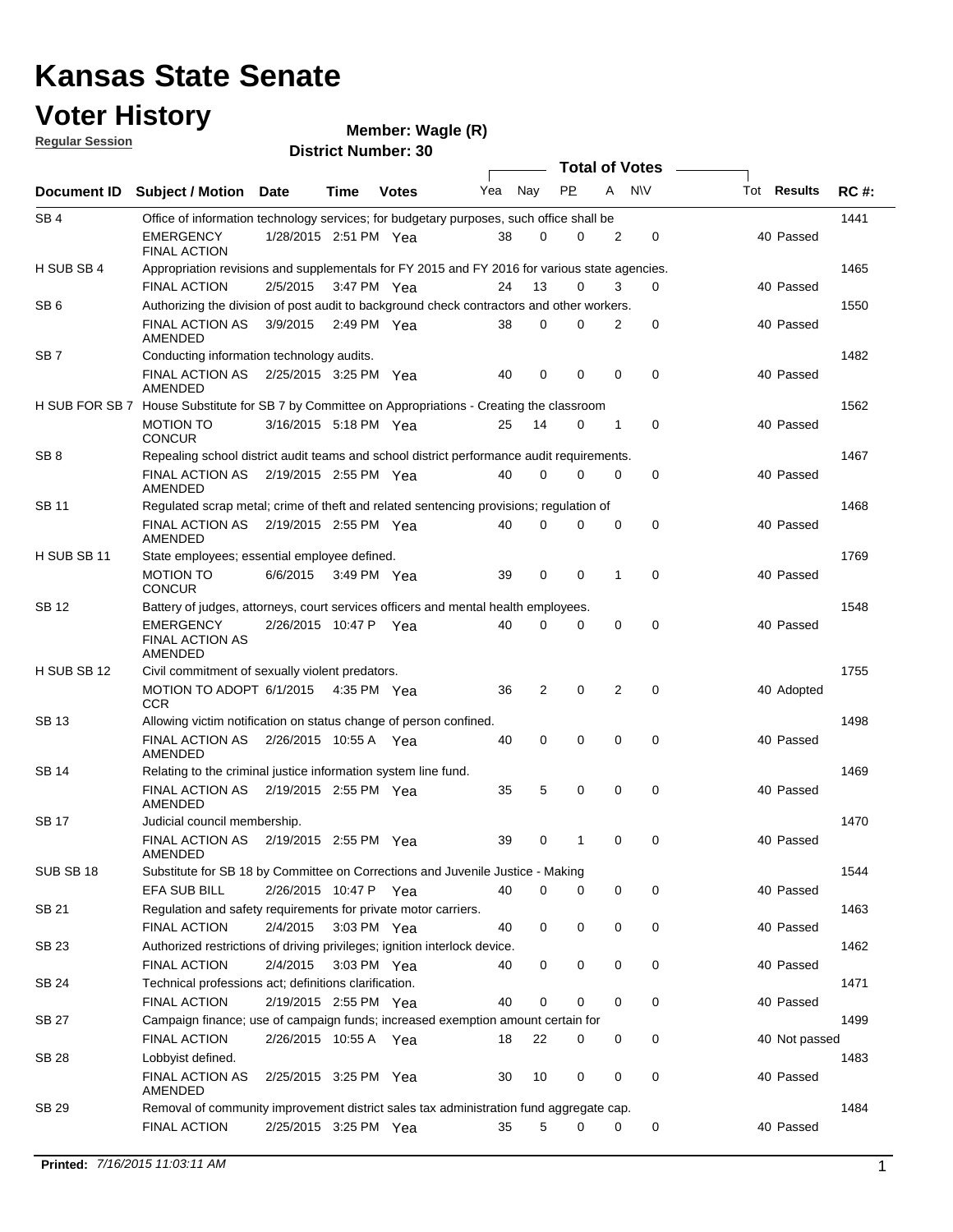### **Voter History**

**Wagle (R)**

**Regular Session**

|              |                                                                                                     |                       |             |              |     |             | <b>Total of Votes</b> |   |           |                    |             |
|--------------|-----------------------------------------------------------------------------------------------------|-----------------------|-------------|--------------|-----|-------------|-----------------------|---|-----------|--------------------|-------------|
| Document ID  | <b>Subject / Motion</b>                                                                             | <b>Date</b>           | Time        | <b>Votes</b> | Yea | Nay         | <b>PP</b>             | A | <b>NV</b> | Tot <b>Results</b> | <b>RC#:</b> |
| SB 31        | Permitted use of tax information in certain tax actions and proceedings; tax liens upon             |                       |             |              |     |             |                       |   |           |                    | 1592        |
|              | <b>FINAL ACTION AS</b><br>AMENDED                                                                   | 3/24/2015 10:23 A Yea |             |              | 39  | 1           | 0                     | 0 | 0         | 40 Passed          |             |
| <b>SB 34</b> | Penalties for voting crimes; prosecution of election crimes.                                        |                       |             |              |     |             |                       |   |           |                    | 1480        |
|              | <b>MOTION TO</b><br><b>AMEND Haley</b>                                                              | 2/24/2015 3:45 PM Yea |             |              | 15  | 23          | 0                     | 2 | 0         | 40 Rejected        |             |
| SB 34        | Penalties for voting crimes; prosecution of election crimes.                                        |                       |             |              |     |             |                       |   |           |                    | 1485        |
|              | <b>FINAL ACTION</b>                                                                                 | 2/25/2015 3:25 PM Nay |             |              | 23  | 17          | 0                     | 0 | 0         | 40 Passed          |             |
| <b>SB 36</b> | Allowing carryover and a change application for place of use for multi-year flex accounts.          |                       |             |              |     |             |                       |   |           |                    | 1472        |
|              | <b>FINAL ACTION</b>                                                                                 | 2/19/2015 2:55 PM Yea |             |              | 40  | $\Omega$    | 0                     | 0 | 0         | 40 Passed          |             |
| H SUB SB 36  | Creating the local conservation lending program.                                                    |                       |             |              |     |             |                       |   |           |                    | 1666        |
|              | MOTION TO<br><b>CONCUR</b>                                                                          | 4/2/2015              | 5:28 PM Yea |              | 39  | 1           | $\mathbf 0$           | 0 | 0         | 40 Passed          |             |
| SUB SB 38    | Substitute for SB 38 by Committee on Judiciary - Bad faith assertions of patent infringement.       |                       |             |              |     |             |                       |   |           |                    | 1500        |
|              | <b>FINAL ACTION</b>                                                                                 | 2/26/2015 10:55 A     |             | Yea          | 40  | 0           | 0                     | 0 | 0         | 40 Passed          |             |
| SUB SB 38    | Bad faith assertions of patent infringement.                                                        |                       |             |              |     |             |                       |   |           |                    | 1709        |
|              | <b>MOTION TO</b><br><b>CONCUR</b>                                                                   | 5/13/2015 3:34 PM Yea |             |              | 38  | 0           | 0                     | 2 | 0         | 40 Passed          |             |
| <b>SB 42</b> | Governmental ethics; public funds used for lobbying; reporting.                                     |                       |             |              |     |             |                       |   |           |                    | 1577        |
|              | EMERGENCY<br><b>FINAL ACTION AS</b><br>AMENDED                                                      | 3/19/2015 6:03 PM Yea |             |              | 38  | 0           | 0                     | 2 | 0         | 40 Passed          |             |
| <b>SB 43</b> | Home on the range highway.                                                                          |                       |             |              |     |             |                       |   |           |                    | 1501        |
|              | <b>FINAL ACTION</b>                                                                                 | 2/26/2015 10:55 A Yea |             |              | 40  | 0           | 0                     | 0 | 0         | 40 Passed          |             |
| SB 44        | Docket fees; electronic filing and management fund.                                                 |                       |             |              |     |             |                       |   |           |                    | 1502        |
|              | <b>FINAL ACTION AS</b><br>AMENDED                                                                   | 2/26/2015 10:55 A Yea |             |              | 40  | 0           | 0                     | 0 | 0         | 40 Passed          |             |
| SB 45        | Authorizing the carrying of concealed handguns without a license under the personal and family      |                       |             |              |     |             |                       |   |           |                    | 1503        |
|              | FINAL ACTION AS<br>AMENDED                                                                          | 2/26/2015 10:55 A Yea |             |              | 31  | 7           | 2                     | 0 | 0         | 40 Passed          |             |
| SB 45        | Authorizing the carrying of concealed handguns without a license under the personal and family      |                       |             |              |     |             |                       |   |           |                    | 1645        |
|              | <b>MOTION TO</b><br><b>CONCUR</b>                                                                   | 3/25/2015 6:39 PM Yea |             |              | 31  | 8           | 0                     | 1 | 0         | 40 Passed          |             |
| <b>SB 46</b> | Identification of domesticated deer.                                                                |                       |             |              |     |             |                       |   |           |                    | 1486        |
|              | <b>FINAL ACTION</b>                                                                                 | 2/25/2015 3:25 PM Yea |             |              | 40  | $\mathbf 0$ | 0                     | 0 | 0         | 40 Passed          |             |
| <b>SB 47</b> | Establishing principle-based reserves and updating the standard nonforfeiture law for               |                       |             |              |     |             |                       |   |           |                    | 1487        |
|              | <b>FINAL ACTION</b>                                                                                 | 2/25/2015 3:25 PM Yea |             |              | 40  | $\mathbf 0$ | 0                     | 0 | 0         | 40 Passed          |             |
| <b>SB 48</b> | Sunset of property tax exemption for new qualifying pipeline property and retention of              |                       |             |              |     |             |                       |   |           |                    | 1716        |
|              | <b>MOTION TO</b><br>AMEND Francisco                                                                 | 5/14/2015 5:13 PM A   |             |              | 13  | 18          | 4                     | 5 | 0         | 40 Rejected        |             |
| SB 48        | Sunset of property tax exemption for new qualifying pipeline property and retention of              |                       |             |              |     |             |                       |   |           |                    | 1717        |
|              | EMERGENCY<br><b>FINAL ACTION</b>                                                                    | 5/14/2015 7:03 PM Yea |             |              | 23  | 14          | 1                     | 2 | 0         | 40 Passed          |             |
| <b>SB 51</b> | Relating to court fees and costs; judicial branch surcharge fund.                                   |                       |             |              |     |             |                       |   |           |                    | 1504        |
|              | FINAL ACTION AS  2/26/2015  10:55 A  Yea<br>AMENDED                                                 |                       |             |              | 34  | 6           | 0                     | 0 | 0         | 40 Passed          |             |
| SB 52        | Authorizing chief engineer to allow augmentation to secure water.                                   |                       |             |              |     |             |                       |   |           |                    | 1475        |
|              | FINAL ACTION AS  2/20/2015  8:30 AM  Yea<br>AMENDED                                                 |                       |             |              | 40  | 0           | 0                     | 0 | 0         | 40 Passed          |             |
| SB 52        | Water; augmentation; multi-year flex accounts; local enhanced management areas; public water supply |                       |             |              |     |             |                       |   |           |                    | 1706        |
|              | MOTION TO ADOPT 5/7/2015 2:27 PM Yea<br><b>CCR</b>                                                  |                       |             |              | 38  | $\mathbf 0$ | 0                     | 2 | 0         | 40 Adopted         |             |
| SB 54        | Updating methods of mailing notice of termination of coverage of motor vehicle                      |                       |             |              |     |             |                       |   |           |                    | 1505        |
|              | FINAL ACTION AS 2/26/2015 11:04 A Yea<br>AMENDED                                                    |                       |             |              | 40  | 0           | 0                     | 0 | 0         | 40 Passed          |             |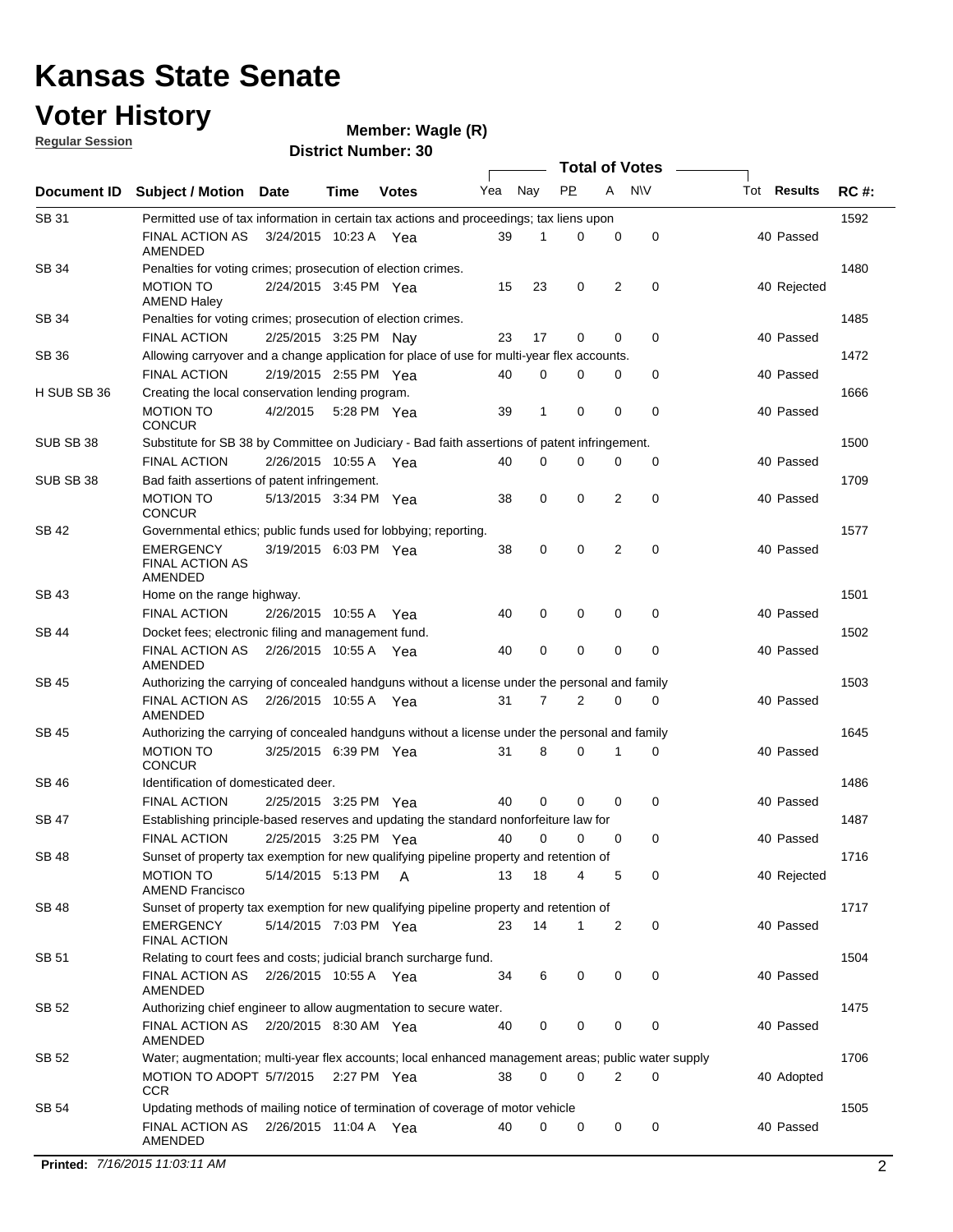#### **Voter History Regular Session**

| <u>noquial oceanull</u> |                                                                                                 |                       |      | <b>District Number: 30</b> |     |             |           |          |                  |                    |             |
|-------------------------|-------------------------------------------------------------------------------------------------|-----------------------|------|----------------------------|-----|-------------|-----------|----------|------------------|--------------------|-------------|
|                         |                                                                                                 |                       |      |                            |     |             |           |          | Total of Votes – |                    |             |
| Document ID             | Subject / Motion Date                                                                           |                       | Time | <b>Votes</b>               | Yea | Nay         | <b>PP</b> | A        | <b>NV</b>        | Tot <b>Results</b> | <b>RC#:</b> |
| <b>SB 55</b>            | Increasing the cap on consulting fees for financial examinations and the high risk pool         |                       |      |                            |     |             |           |          |                  |                    | 1476        |
|                         | FINAL ACTION AS<br>AMENDED                                                                      | 2/20/2015 8:30 AM Yea |      |                            | 40  | 0           | 0         | 0        | 0                | 40 Passed          |             |
| SB 56                   | Removing affirmative defense to promotion to minors of material harmful to minors for           |                       |      |                            |     |             |           |          |                  |                    | 1488        |
|                         | FINAL ACTION AS<br>AMENDED                                                                      | 2/25/2015 3:25 PM Yea |      |                            | 26  | 14          | 0         | 0        | 0                | 40 Passed          |             |
| <b>SB 57</b>            | Kansas power of attorney act.                                                                   |                       |      |                            |     |             |           |          |                  |                    | 1506        |
|                         | <b>FINAL ACTION</b>                                                                             | 2/26/2015 11:04 A Yea |      |                            | 40  | 0           | 0         | 0        | 0                | 40 Passed          |             |
| <b>SB 58</b>            | Kansas judicial review act; venue.                                                              |                       |      |                            |     |             |           |          |                  |                    | 1507        |
|                         | <b>FINAL ACTION AS</b><br>AMENDED                                                               | 2/26/2015 11:04 A Yea |      |                            | 39  | 1           | 0         | 0        | $\mathbf 0$      | 40 Passed          |             |
| SB 59                   | Clarifying district magistrate judge jurisdiction.                                              |                       |      |                            |     |             |           |          |                  |                    | 1557        |
|                         | FINAL ACTION AS 3/11/2015 2:59 PM Yea<br>AMENDED                                                |                       |      |                            | 40  | 0           | 0         | 0        | $\mathbf 0$      | 40 Passed          |             |
| SUB SB 60               | Substitute for SB 60 by Committee on Education - Authorizing participation by less than         |                       |      |                            |     |             |           |          |                  |                    | 1508        |
|                         | <b>FINAL ACTION</b>                                                                             | 2/26/2015 11:04 A Yea |      |                            | 30  | 9           |           | 0        | 0                | 40 Passed          |             |
| SB 62                   | State fire marshal; search and rescue teams and hazardous materials response teams; tort claims |                       |      |                            |     |             |           |          |                  |                    | 1489        |
|                         | <b>FINAL ACTION AS</b><br>AMENDED                                                               | 2/25/2015 3:25 PM Yea |      |                            | 40  | 0           | 0         | 0        | 0                | 40 Passed          |             |
| SB 63                   | Cities; land banks; municipalities may defer or reamortize special assessments.                 |                       |      |                            |     |             |           |          |                  |                    | 1593        |
|                         | FINAL ACTION AS<br>AMENDED                                                                      | 3/24/2015 10:23 A Yea |      |                            | 35  | 5           | 0         | 0        | 0                | 40 Passed          |             |
| SB 64                   | Public water supply storage; interest rate change.                                              |                       |      |                            |     |             |           |          |                  |                    | 1594        |
|                         | FINAL ACTION AS<br>AMENDED                                                                      | 3/24/2015 10:23 A Yea |      |                            | 40  | 0           | 0         | 0        | 0                | 40 Passed          |             |
| SB 70                   | Background checks and licensure of teachers.                                                    |                       |      |                            |     |             |           |          |                  |                    | 1497        |
|                         | <b>MOTION TO</b><br><b>AMEND Pettey</b>                                                         | 2/25/2015 5:00 PM Nav |      |                            | 11  | 26          | 0         | 3        | 0                | 40 Rejected        |             |
| <b>SB 70</b>            | Background checks and licensure of teachers.                                                    |                       |      |                            |     |             |           |          |                  |                    | 1509        |
|                         | FINAL ACTION AS  2/26/2015  11:04 A  Yea<br>AMENDED                                             |                       |      |                            | 29  | 10          | 1         | $\Omega$ | 0                | 40 Passed          |             |
| SB 72                   | Operation of transit buses on certain right shoulders in Wyandotte County.                      |                       |      |                            |     |             |           |          |                  |                    | 1477        |
|                         | FINAL ACTION AS<br>AMENDED                                                                      | 2/20/2015 8:30 AM Yea |      |                            | 35  | 5           | 0         | 0        | 0                | 40 Passed          |             |
| <b>SB73</b>             | Definitions of certain vehicles.                                                                |                       |      |                            |     |             |           |          |                  |                    | 1523        |
|                         | <b>EMERGENCY</b><br><b>FINAL ACTION</b>                                                         | 2/26/2015 10:33 P     |      | Yea                        | 40  | $\mathbf 0$ | 0         | 0        | 0                | 40 Passed          |             |
| <b>SB76</b>             | Requiring certain insurers and insurance groups to maintain a risk management framework through |                       |      |                            |     |             |           |          |                  |                    | 1473        |
|                         | FINAL ACTION AS  2/19/2015  2:55 PM  Yea<br>AMENDED                                             |                       |      |                            | 40  | 0           | 0         | 0        | 0                | 40 Passed          |             |
| SB 77                   | Governmental ethics commission fees.                                                            |                       |      |                            |     |             |           |          |                  |                    | 1510        |
|                         | <b>FINAL ACTION</b>                                                                             | 2/26/2015 11:13 A Yea |      |                            | 36  | 4           | 0         | 0        | 0                | 40 Passed          |             |
| SB 78                   | Campaign finance; legislators filing report electronically.<br><b>FINAL ACTION</b>              | 2/26/2015 11:13 A Yea |      |                            | 20  | 20          | 0         | 0        | 0                | 40 Not passed      | 1511        |
| SB 86                   | Kansas transparency act.                                                                        |                       |      |                            |     |             |           |          |                  |                    | 1571        |
|                         | <b>EMERGENCY</b><br><b>FINAL ACTION</b>                                                         | 3/19/2015 6:03 PM Yea |      |                            | 38  | 0           | 0         | 2        | 0                | 40 Passed          |             |
| SB 91                   | Abandoned oil and gas well fund.                                                                |                       |      |                            |     |             |           |          |                  |                    | 1535        |
|                         | <b>EMERGENCY</b><br><b>FINAL ACTION AS</b><br>AMENDED                                           | 2/26/2015 10:40 P     |      | Yea                        | 40  | 0           | 0         | 0        | $\mathbf 0$      | 40 Passed          |             |
| SUB SB 91               | Renewable energy standards act and property tax exemptions for renewable energy resources.      |                       |      |                            |     |             |           |          |                  |                    | 1725        |
|                         | MOTION TO ADOPT 5/14/2015 7:03 PM Yea<br><b>CCR</b>                                             |                       |      |                            | 35  | 3           | 0         | 2        | 0                | 40 Adopted         |             |
|                         |                                                                                                 |                       |      |                            |     |             |           |          |                  |                    |             |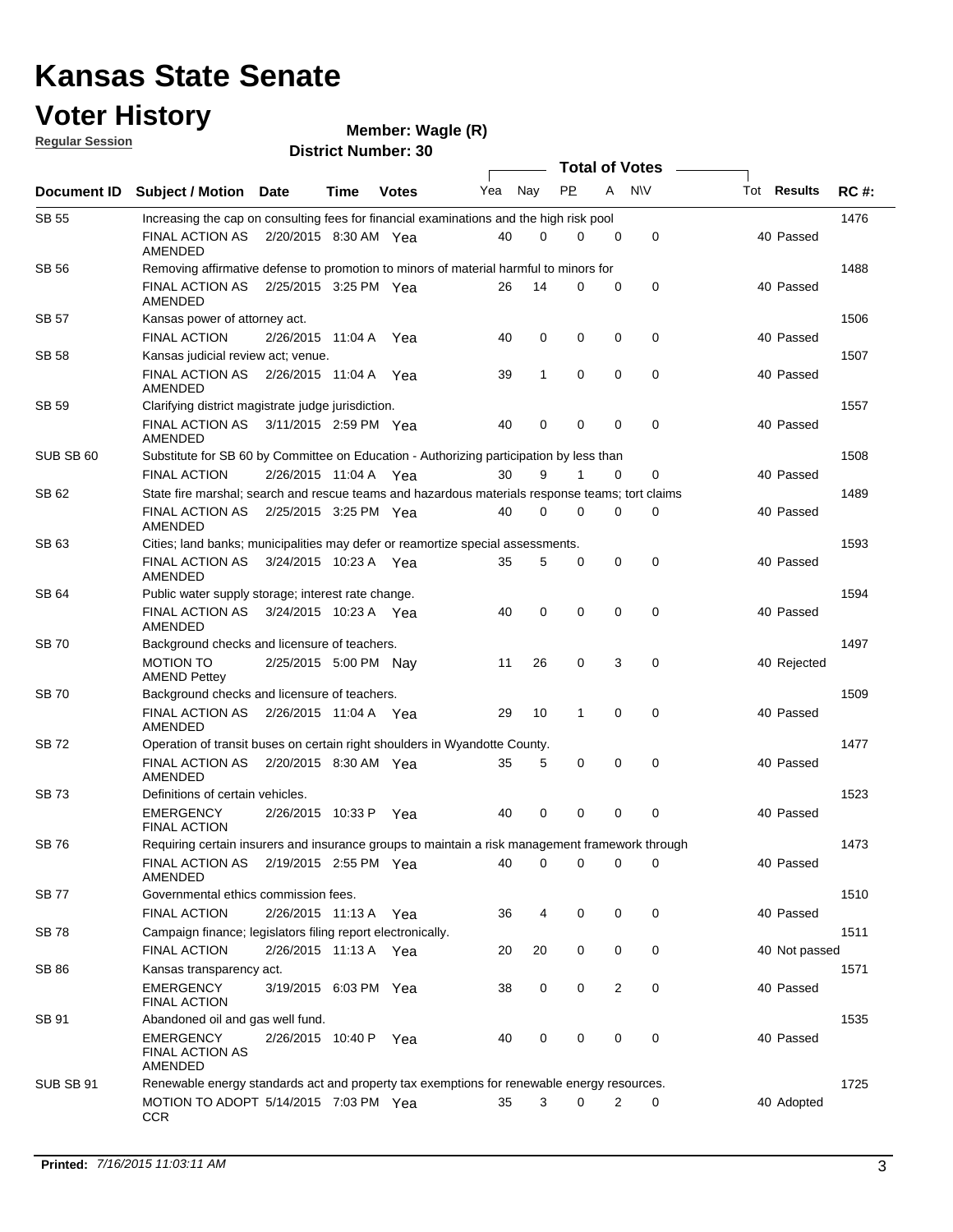### **Voter History Regular Session**

| <u>noquial ocoolori</u> |                                                                                                                     |                       |      | <b>District Number: 30</b> |     |                |           |             |                       |                    |             |
|-------------------------|---------------------------------------------------------------------------------------------------------------------|-----------------------|------|----------------------------|-----|----------------|-----------|-------------|-----------------------|--------------------|-------------|
|                         |                                                                                                                     |                       |      |                            |     |                |           |             | <b>Total of Votes</b> |                    |             |
| <b>Document ID</b>      | <b>Subject / Motion</b>                                                                                             | Date                  | Time | <b>Votes</b>               | Yea | Nay            | <b>PP</b> | A           | N\V                   | <b>Tot Results</b> | <b>RC#:</b> |
| SB 93                   | Career technical education performance-based funding requirements.                                                  |                       |      |                            |     |                |           |             |                       |                    | 1512        |
|                         | FINAL ACTION AS<br>AMENDED                                                                                          | 2/26/2015 11:13 A Yea |      |                            | 40  | 0              | 0         | 0           | $\mathbf 0$           | 40 Passed          |             |
| SB 95                   | Creating the Kansas unborn child protection from dismemberment abortion act.                                        |                       |      |                            |     |                |           |             |                       |                    | 1478        |
|                         | <b>FINAL ACTION AS</b><br>AMENDED                                                                                   | 2/20/2015 8:30 AM Yea |      |                            | 31  | 9              | 0         | $\mathbf 0$ | 0                     | 40 Passed          |             |
| SB 97                   | Allowing contact with certain regulated animals.                                                                    |                       |      |                            |     |                |           |             |                       |                    | 1545        |
|                         | <b>EMERGENCY</b><br><b>FINAL ACTION AS</b><br>AMENDED                                                               | 2/26/2015 10:47 P Yea |      |                            | 23  | 17             | 0         | 0           | 0                     | 40 Passed          |             |
| SB 98                   | Open records, charges limited; open meetings; minutes required.                                                     |                       |      |                            |     |                |           |             |                       |                    | 1570        |
|                         | <b>EMERGENCY</b><br><b>FINAL ACTION AS</b><br>AMENDED                                                               | 3/19/2015 6:03 PM Yea |      |                            | 38  | 0              | 0         | 2           | 0                     | 40 Passed          |             |
| SB 101                  | Amending the definition of "health care provider" in the health care provider insurance                             |                       |      |                            |     |                |           |             |                       |                    | 1474        |
|                         | <b>FINAL ACTION AS</b><br>AMENDED                                                                                   | 2/19/2015 2:55 PM Yea |      |                            | 40  | 0              | 0         | 0           | 0                     | 40 Passed          |             |
| SB 101                  | Health care provider insurance availability act; definitions; self-insurance; health care systems.                  |                       |      |                            |     |                |           |             |                       |                    | 1726        |
|                         | MOTION TO ADOPT 5/19/2015 3:24 PM Yea<br>CCR                                                                        |                       |      |                            | 37  | 0              | 0         | 3           | 0                     | 40 Adopted         |             |
| SB 105                  | Enacting updates to the uniform interstate family support act (UIFSA 2008).                                         |                       |      |                            |     |                |           |             |                       |                    | 1558        |
|                         | <b>FINAL ACTION</b>                                                                                                 | 3/11/2015 2:59 PM Yea |      |                            | 40  | 0              | 0         | 0           | 0                     | 40 Passed          |             |
| SB 106                  | Real estate brokers and salespersons; licensing requirements; sale transaction requirements.                        |                       |      |                            |     |                |           |             |                       |                    | 1490        |
|                         | <b>FINAL ACTION</b>                                                                                                 | 2/25/2015 3:25 PM Yea |      |                            | 40  | 0              | 0         | 0           | 0                     | 40 Passed          |             |
| SB 108                  | Increasing real estate broker's and salesperson's license fees.                                                     |                       |      |                            |     |                |           |             |                       |                    | 1491        |
|                         | <b>FINAL ACTION</b>                                                                                                 | 2/25/2015 3:34 PM Yea |      |                            | 36  | 4              | 0         | $\Omega$    | 0                     | 40 Passed          |             |
| SB 108                  | Real estate brokers and salespersons; license fees; education; applicants; prohibited acts;                         |                       |      |                            |     |                |           |             |                       |                    | 1644        |
|                         | <b>MOTION TO</b><br><b>CONCUR</b>                                                                                   | 3/25/2015 6:39 PM Yea |      |                            | 37  | 2              | 0         |             | 0                     | 40 Passed          |             |
| SB 109                  | Emergencies and disasters and the Kansas disaster utilities response act.                                           |                       |      |                            |     |                |           |             |                       |                    | 1492        |
|                         | <b>FINAL ACTION AS</b><br>AMENDED                                                                                   | 2/25/2015 3:34 PM Yea |      |                            | 40  | 0              | 0         | 0           | 0                     | 40 Passed          |             |
| SB 109                  | Emergencies and disasters and the Kansas disaster utilities response act.                                           |                       |      |                            |     |                |           |             |                       |                    | 1591        |
|                         | FINAL ACTION AS<br>AMENDED                                                                                          | 3/24/2015 10:23 A Yea |      |                            | 40  | 0              | 0         | 0           | $\mathbf 0$           | 40 Passed          |             |
| SB 112                  | Relating to citations issued by the department of wildlife, parks and tourism.                                      |                       |      |                            |     |                |           |             |                       |                    | 1538        |
|                         | EMERGENCY<br>FINAL ACTION AS<br>AMENDED                                                                             | 2/26/2015 10:40 P Yea |      |                            | 40  | 0              | 0         | 0           | 0                     | 40 Passed          |             |
| H SUB SB 112            | House Substitute for Senate Bill 112                                                                                |                       |      |                            |     |                |           |             |                       |                    | 1772        |
|                         | MOTION TO ADOPT 6/7/2015<br>CCR                                                                                     |                       |      | 7:58 PM Yea                | 23  | 11             | 4         | 2           | 0                     | 40 Adopted         |             |
| SB 113                  | Relating to licenses, permits, stamps and other issues of the department of wildlife, parks and                     |                       |      |                            |     |                |           |             |                       |                    | 1549        |
|                         | <b>EMERGENCY</b><br>FINAL ACTION                                                                                    | 2/26/2015 10:47 P Yea |      |                            | 39  | 1              | 0         | $\mathbf 0$ | 0                     | 40 Passed          |             |
| SB 113                  | Creating a civil remedy statute for human trafficking victims; specifying restitution measures for such victims and |                       |      |                            |     |                |           |             |                       |                    | 1756        |
|                         | MOTION TO ADOPT 6/1/2015<br>CCR                                                                                     |                       |      | 4:35 PM Yea                | 37  | 0              | 1         | 2           | 0                     | 40 Adopted         |             |
| SB 117                  | Allowing certain health care providers and health care systems to qualify to become                                 |                       |      |                            |     |                |           |             |                       |                    | 1493        |
|                         | <b>FINAL ACTION</b>                                                                                                 | 2/25/2015 3:34 PM Yea |      |                            | 40  | 0              | 0         | 0           | 0                     | 40 Passed          |             |
| <b>H SUB SB 117</b>     | Regulation of transportation network company services.<br>MOTION TO ADOPT 4/2/2015<br><b>CCR</b>                    |                       |      | 5:28 PM Yea                | 35  | $\overline{2}$ | 3         | 0           | 0                     | 40 Adopted         | 1663        |
|                         |                                                                                                                     |                       |      |                            |     |                |           |             |                       |                    |             |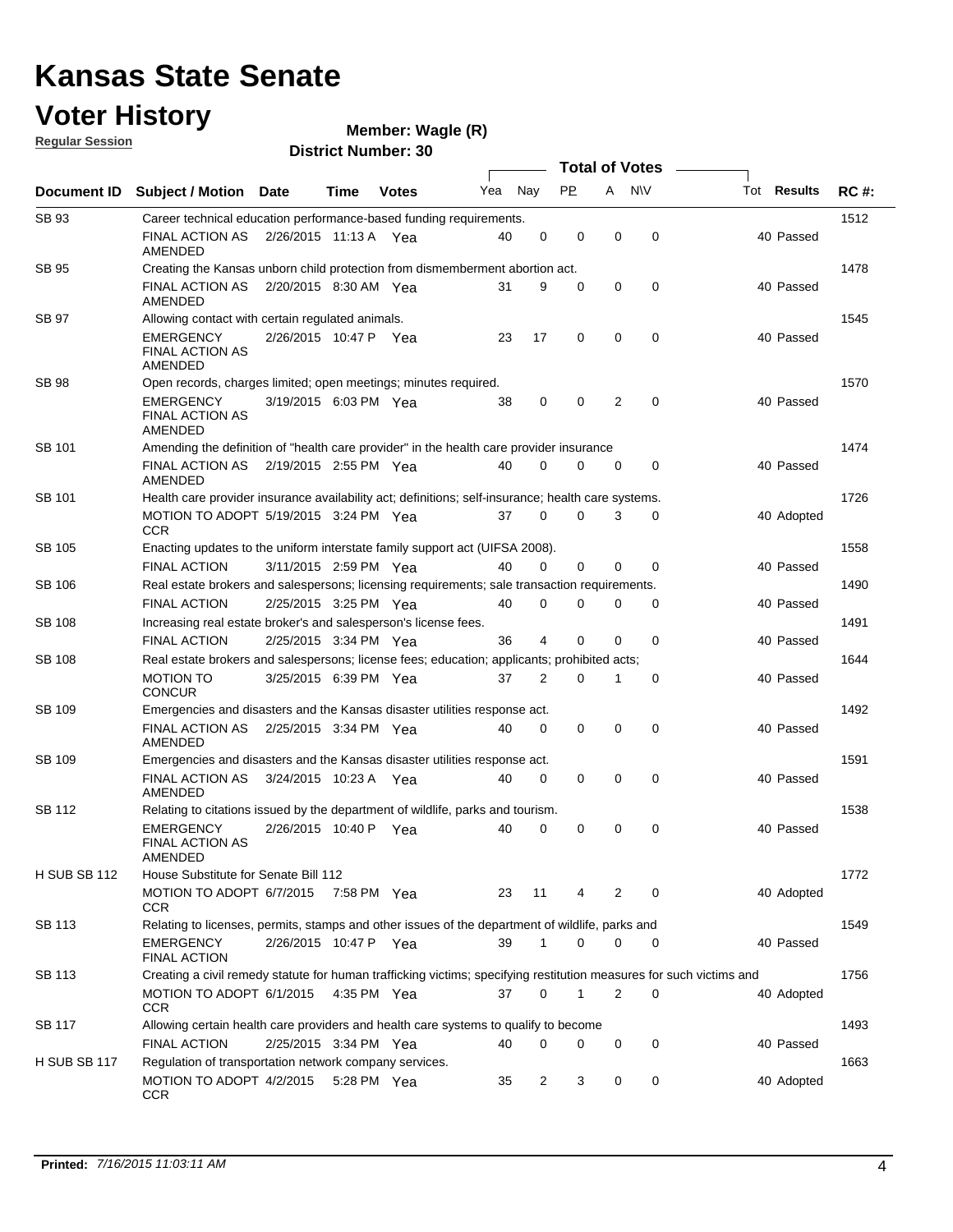### **Voter History**

#### **Wagle (R)**

**Regular Session**

|                     |                                                                                                                                             |                       |             |                       |     |             |           |             | <b>Total of Votes</b> |                    |             |
|---------------------|---------------------------------------------------------------------------------------------------------------------------------------------|-----------------------|-------------|-----------------------|-----|-------------|-----------|-------------|-----------------------|--------------------|-------------|
| Document ID         | <b>Subject / Motion</b>                                                                                                                     | Date                  | Time        | <b>Votes</b>          | Yea | Nay         | <b>PP</b> |             | A NW                  | Tot <b>Results</b> | <b>RC#:</b> |
| <b>H SUB SB 117</b> | Regulation of transportation network company services.                                                                                      |                       |             |                       |     |             |           |             |                       |                    | 1688        |
|                     | <b>MOTION TO</b><br><b>OVERRIDE</b>                                                                                                         | 5/5/2015              |             | $2:10 \text{ PM}$ Yea | 34  | 5           | 1         | $\mathbf 0$ | $\mathbf 0$           | 40 Passed          |             |
| <b>SB 120</b>       | Exception to the limitations of wildlife, parks and tourism authority to purchase land.                                                     |                       |             |                       |     |             |           |             |                       |                    | 1513        |
|                     | <b>FINAL ACTION AS</b><br>AMENDED                                                                                                           | 2/26/2015 11:13 A Yea |             |                       | 32  | 7           | 1         | $\mathbf 0$ | $\mathbf 0$           | 40 Passed          |             |
| SB 121              | Robert G. (Bob) Bethell joint committee on home and community based services and KanCare                                                    |                       |             |                       |     |             |           |             |                       |                    | 1496        |
|                     | <b>MOTION TO</b><br><b>AMEND Kelly</b>                                                                                                      | 2/25/2015 4:20 PM Nay |             |                       | 11  | 27          | $\Omega$  | 2           | $\mathbf 0$           | 40 Rejected        |             |
| SB 121              | Robert G. (Bob) Bethell joint committee on home and community based services and KanCare                                                    |                       |             |                       |     |             |           |             |                       |                    | 1514        |
|                     | FINAL ACTION AS<br>AMENDED                                                                                                                  | 2/26/2015 11:13 A Yea |             |                       | 30  | 10          | 0         | 0           | 0                     | 40 Passed          |             |
| SB 123              | Medications used to treat mental illness under the state medicaid program.                                                                  |                       |             |                       |     |             |           |             |                       |                    | 1494        |
|                     | <b>FINAL ACTION</b>                                                                                                                         | 2/25/2015 3:34 PM Yea |             |                       | 15  | 25          | 0         | 0           | 0                     | 40 Not passed      |             |
| SB 124              | Eliminating the sunset on landspreading of oil and gas drilling waste.                                                                      |                       |             |                       |     |             |           |             |                       |                    | 1515        |
|                     | <b>FINAL ACTION AS</b><br><b>AMENDED</b>                                                                                                    | 2/26/2015 11:13 A Yea |             |                       | 40  | 0           | 0         | $\mathbf 0$ | $\mathbf 0$           | 40 Passed          |             |
| SB 124              | Kansas department of health and environment requirements for radioactive waste, solid waste                                                 |                       |             |                       |     |             |           |             |                       |                    | 1667        |
|                     | <b>MOTION TO</b><br><b>CONCUR</b>                                                                                                           | 4/2/2015              | 5:28 PM Yea |                       | 39  | 1           | $\Omega$  | 0           | $\mathbf 0$           | 40 Passed          |             |
| SB 125              | Allowing NORM and TENORM to be eligible for disposal in Kansas landfills.                                                                   |                       |             |                       |     |             |           |             |                       |                    | 1516        |
|                     | <b>FINAL ACTION</b>                                                                                                                         | 2/26/2015 11:13 A     |             | Yea                   | 40  | $\mathbf 0$ | 0         | $\mathbf 0$ | $\mathbf 0$           | 40 Passed          |             |
| SB 126              | Commercial driver's license test, fee.                                                                                                      |                       |             |                       |     |             |           |             |                       |                    | 1537        |
|                     | <b>EMERGENCY</b><br><b>FINAL ACTION</b>                                                                                                     | 2/26/2015 10:40 P     |             | Yea                   | 35  | 5           | 0         | $\mathbf 0$ | $\mathbf 0$           | 40 Passed          |             |
| SB 127              | Requiring payment prior to installation of commemorative road naming signs.                                                                 |                       |             |                       |     |             |           |             |                       |                    | 1530        |
|                     | <b>EMERGENCY</b><br><b>FINAL ACTION AS</b><br>AMENDED                                                                                       | 2/26/2015 10:40 P     |             | Yea                   | 39  | 1           | 0         | 0           | $\mathbf 0$           | 40 Passed          |             |
| <b>SB 127</b>       | Requiring payment prior to installation of commemorative road naming signs; designating 2nd Lieutenant Justin L Sisson<br>memorial highway, |                       |             |                       |     |             |           |             |                       |                    | 1664        |
|                     | MOTION TO ADOPT 4/2/2015<br><b>CCR</b>                                                                                                      |                       | 5:28 PM Yea |                       | 40  | $\mathbf 0$ | 0         | $\mathbf 0$ | 0                     | 40 Adopted         |             |
| <b>SB 128</b>       | Creating an exception to the Kansas open records act for municipal judges and city                                                          |                       |             |                       |     |             |           |             |                       |                    | 1527        |
|                     | <b>EMERGENCY</b><br><b>FINAL ACTION AS</b><br>AMENDED                                                                                       | 2/26/2015 10:33 P Yea |             |                       | 40  | 0           | 0         | $\mathbf 0$ | $\mathbf 0$           | 40 Passed          |             |
| <b>SUB SB 131</b>   | Substitute for SB 131 by Committee on Corrections and Juvenile Justice - Relating to                                                        |                       |             |                       |     |             |           |             |                       |                    | 1559        |
|                     | FINAL ACTION                                                                                                                                | 3/11/2015 2:59 PM Yea |             |                       | 40  | 0           | 0         | 0           | 0                     | 40 Passed          |             |
| <b>SB 133</b>       | Possession or consumption of alcoholic beverage by minor; immunity from criminal prosecution                                                |                       |             |                       |     |             |           |             |                       |                    | 1636        |
|                     | <b>EMERGENCY</b><br><b>FINAL ACTION AS</b><br>AMENDED                                                                                       | 3/25/2015 6:34 PM Yea |             |                       | 34  | 5           | 0         | 1           | 0                     | 40 Passed          |             |
| SB 136              | Amending the professional negotiations act.                                                                                                 |                       |             |                       |     |             |           |             |                       |                    | 1542        |
|                     | <b>EMERGENCY</b><br><b>FINAL ACTION AS</b><br><b>AMENDED</b>                                                                                | 2/26/2015 10:47 P Yea |             |                       | 40  | 0           | 0         | 0           | 0                     | 40 Passed          |             |
| SB 142              | Kansas department for aging and disability services; programs for all-inclusive care for                                                    |                       |             |                       |     |             |           |             |                       |                    | 1533        |
|                     | <b>EMERGENCY</b><br><b>FINAL ACTION</b>                                                                                                     | 2/26/2015 10:40 P Yea |             |                       | 40  | $\mathbf 0$ | 0         | 0           | 0                     | 40 Passed          |             |
| SB 149              | Civil commitment of sexually violent predators.                                                                                             |                       |             |                       |     |             |           |             |                       |                    | 1522        |
|                     | <b>EMERGENCY</b><br><b>FINAL ACTION AS</b><br>AMENDED                                                                                       | 2/26/2015 10:33 P Yea |             |                       | 40  | 0           | 0         | 0           | 0                     | 40 Passed          |             |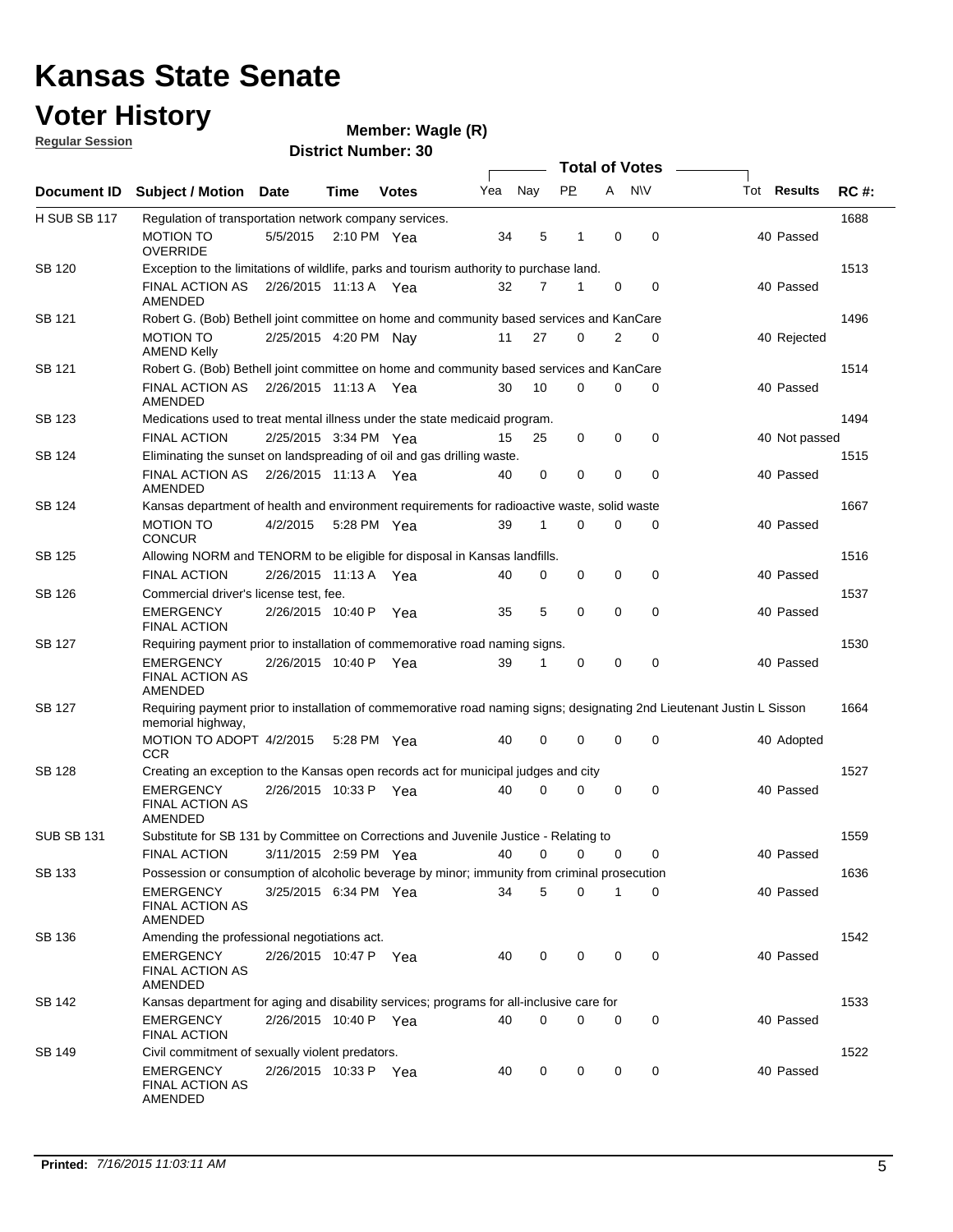### **Voter History**

#### **Wagle (R)**

**Regular Session**

**District Number: 30**

|                   |                                                                                                                                                      |                       |             |              |     |              | <b>Total of Votes</b> |                |             |             |               |             |
|-------------------|------------------------------------------------------------------------------------------------------------------------------------------------------|-----------------------|-------------|--------------|-----|--------------|-----------------------|----------------|-------------|-------------|---------------|-------------|
| Document ID       | <b>Subject / Motion Date</b>                                                                                                                         |                       | Time        | <b>Votes</b> | Yea | Nay          | PP.                   | A              | <b>NV</b>   | Tot Results |               | <b>RC#:</b> |
| <b>SB 150</b>     | Allowing corporate officers to appear before the corporation commission for certain fines.                                                           |                       |             |              |     |              |                       |                |             |             |               | 1517        |
|                   | FINAL ACTION AS<br>AMENDED                                                                                                                           | 2/26/2015 11:13 A Yea |             |              | 40  | 0            | 0                     | 0              | 0           | 40 Passed   |               |             |
| SB 154            | Amending unemployment insurance benefits determination; employer classification and                                                                  |                       |             |              |     |              |                       |                |             |             |               | 1526        |
|                   | EMERGENCY<br><b>FINAL ACTION AS</b><br>AMENDED                                                                                                       | 2/26/2015 10:33 P Yea |             |              | 35  | 4            |                       | 0              | 0           | 40 Passed   |               |             |
| SB 154            | Amending unemployment insurance benefits determination; employer classification and                                                                  |                       |             |              |     |              |                       |                |             |             |               | 1679        |
|                   | Not adopt CCR -<br>return to committee                                                                                                               | 4/30/2015 3:57 PM     |             | Nav          | 10  | 29           | 0                     | 1              | 0           |             | 40 Not passed |             |
| SB 154            | Amending unemployment insurance benefits determination; employer classification and                                                                  |                       |             |              |     |              |                       |                |             |             |               | 1680        |
|                   | MOTION TO ADOPT 4/30/2015 4:02 PM Yea<br><b>CCR</b>                                                                                                  |                       |             |              | 29  | 11           | $\Omega$              | 0              | 0           |             | 40 Adopted    |             |
| <b>SUB SB 155</b> | Substitute for SB 155 by Committee on Financial Institutions and Insurance? Amending certain                                                         |                       |             |              |     |              |                       |                |             |             |               | 1563        |
|                   | <b>FINAL ACTION</b>                                                                                                                                  | 3/19/2015 3:07 PM Yea |             |              | 38  | 0            | 0                     | 2              | 0           | 40 Passed   |               |             |
| SB 156            | Allowing certain expenditures from the Arkansas river gaging fund.                                                                                   |                       |             |              |     |              |                       |                |             |             |               | 1520        |
|                   | <b>EMERGENCY</b><br><b>FINAL ACTION AS</b><br>AMENDED                                                                                                | 2/26/2015 10:33 P Yea |             |              | 37  | 3            | 0                     | $\mathbf 0$    | $\mathbf 0$ | 40 Passed   |               |             |
| SB 156            | Department of agriculture; creating water conservation areas; labeling of agricultural liming materials; Arkansas river gaging<br>fund expenditures. |                       |             |              |     |              |                       |                |             |             |               | 1668        |
|                   | <b>MOTION TO</b><br><b>CONCUR</b>                                                                                                                    | 4/2/2015              | 5:28 PM Yea |              | 40  | 0            | 0                     | 0              | 0           |             | 40 Passed     |             |
| SB 157            | Specifying that the child in need of care code does not permit any person to compel a parent                                                         |                       |             |              |     |              |                       |                |             |             |               | 1521        |
|                   | <b>EMERGENCY</b><br><b>FINAL ACTION</b>                                                                                                              | 2/26/2015 10:33 P Yea |             |              | 38  | 2            | 0                     | 0              | $\mathbf 0$ | 40 Passed   |               |             |
| SB 159            | Requiring a law enforcement officer to take a child into custody when the officer reasonably                                                         |                       |             |              |     |              |                       |                |             |             |               | 1543        |
|                   | <b>EMERGENCY</b><br>FINAL ACTION AS<br>AMENDED                                                                                                       | 2/26/2015 10:47 P     |             | - Yea        | 30  | 4            | 6                     | 0              | 0           |             | 40 Passed     |             |
| SB 161            | Vacation and discretionary policies of the boards of regents relating to university                                                                  |                       |             |              |     |              |                       |                |             |             |               | 1564        |
|                   | <b>FINAL ACTION</b>                                                                                                                                  | 3/19/2015 3:07 PM Yea |             |              | 38  | 0            | 0                     | $\overline{2}$ | 0           | 40 Passed   |               |             |
| SB 168            | Issuing a \$1 billion of pension obligation bonds to finance a portion of the unfunded                                                               |                       |             |              |     |              |                       |                |             |             |               | 1524        |
|                   | <b>EMERGENCY</b><br><b>FINAL ACTION AS</b><br>AMENDED                                                                                                | 2/26/2015 10:33 P Yea |             |              | 21  | 17           | 2                     | 0              | 0           | 40 Passed   |               |             |
| <b>SUB SB 171</b> | Substitute for SB 171 by Committee on Ethics and Elections - Municipal elections;                                                                    |                       |             |              |     |              |                       |                |             |             |               | 1519        |
|                   | MOTION TO<br><b>AMEND Pettey</b>                                                                                                                     | 2/26/2015 4:19 PM Nay |             |              | 21  | 19           | 0                     | 0              | 0           |             | 40 Adopted    |             |
| <b>SUB SB 171</b> | Substitute for SB 171 by Committee on Ethics and Elections - Municipal elections;                                                                    |                       |             |              |     |              |                       |                |             |             |               | 1529        |
|                   | EFA SUB BILL AS<br>AMENDED                                                                                                                           | 2/26/2015 10:33 P Yea |             |              | 21  | 18           | 1                     | 0              | 0           | 40 Passed   |               |             |
| SB 175            | Exercise of religious freedom by postsecondary education student associations.                                                                       |                       |             |              |     |              |                       |                |             |             |               | 1583        |
|                   | <b>EMERGENCY</b><br><b>FINAL ACTION</b>                                                                                                              | 3/19/2015 6:13 PM Yea |             |              | 30  | 8            | 0                     | 2              | 0           | 40 Passed   |               |             |
| <b>SB 180</b>     | Health maintenance organizations and medicare provider organizations; privilege fees.                                                                |                       |             |              |     |              |                       |                |             |             |               | 1536        |
|                   | EMERGENCY<br><b>FINAL ACTION AS</b><br>AMENDED                                                                                                       | 2/26/2015 10:40 P Yea |             |              | 38  | 2            | 0                     | 0              | 0           | 40 Passed   |               |             |
| SB 181            | Medicaid; restrictions of prescription-only drugs.                                                                                                   |                       |             |              |     |              |                       |                |             |             |               | 1528        |
|                   | <b>EMERGENCY</b><br>FINAL ACTION AS<br>AMENDED                                                                                                       | 2/26/2015 10:33 P Yea |             |              | 39  | $\mathbf{1}$ | 0                     | 0              | 0           | 40 Passed   |               |             |
| SB 183            | Collection of debts owed to courts.                                                                                                                  |                       |             |              |     |              |                       |                |             |             |               | 1546        |
|                   | EMERGENCY<br><b>FINAL ACTION AS</b><br>AMENDED                                                                                                       | 2/26/2015 10:47 P Yea |             |              | 38  | 2            | 0                     | 0              | 0           | 40 Passed   |               |             |

**Printed:**  $7/16/2015$  11:03:11 AM 6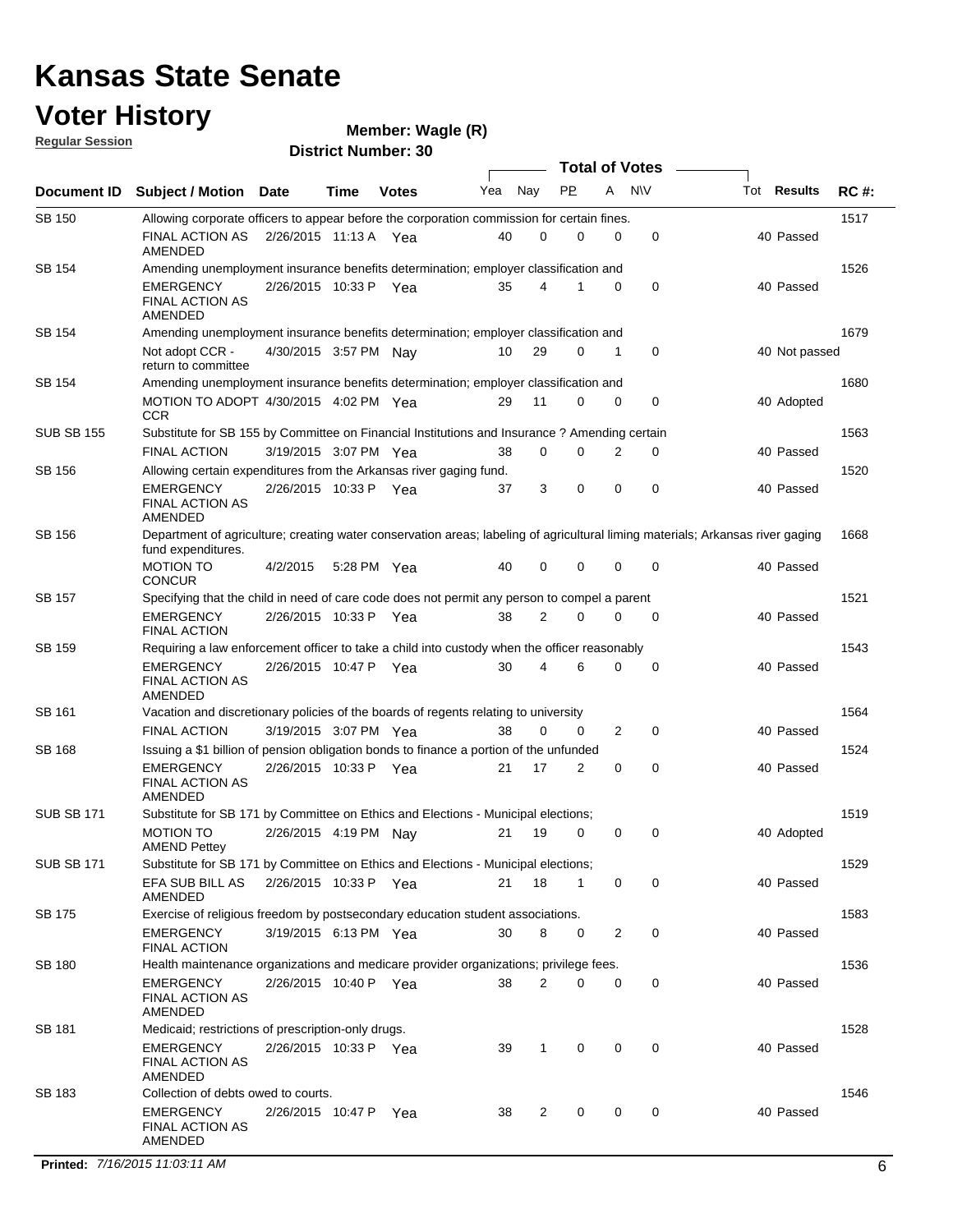### **Voter History**

**Regular Session**

| <u>noquial ocoolori</u> |                                                                                                                   |                       |             | <b>District Number: 30</b> |     |              |           |                |                  |                                                                                                                              |             |
|-------------------------|-------------------------------------------------------------------------------------------------------------------|-----------------------|-------------|----------------------------|-----|--------------|-----------|----------------|------------------|------------------------------------------------------------------------------------------------------------------------------|-------------|
|                         |                                                                                                                   |                       |             |                            |     |              |           |                | Total of Votes – |                                                                                                                              |             |
| Document ID             | <b>Subject / Motion Date</b>                                                                                      |                       | Time        | <b>Votes</b>               | Yea | Nay          | <b>PP</b> | A              | <b>NV</b>        | Tot <b>Results</b>                                                                                                           | <b>RC#:</b> |
| SB 184                  | Civil procedure; judgments for court costs, fees, fines and restitution are never dormant.                        |                       |             |                            |     |              |           |                |                  |                                                                                                                              | 1481        |
|                         | <b>FINAL ACTION</b>                                                                                               | 2/25/2015 3:25 PM Yea |             |                            | 40  | 0            | 0         | 0              | 0                | 40 Passed                                                                                                                    |             |
| <b>SB 188</b>           | Publication requirements under the Kansas uniform financial accounting and reporting act.                         |                       |             |                            |     |              |           |                |                  |                                                                                                                              | 1518        |
|                         | <b>FINAL ACTION AS</b><br>AMENDED                                                                                 | 2/26/2015 11:13 A Yea |             |                            | 27  | 13           | 0         | 0              | 0                | 40 Passed                                                                                                                    |             |
| SB 189                  | Creating an institutional license to practice veterinary medicine.                                                |                       |             |                            |     |              |           |                |                  |                                                                                                                              | 1540        |
|                         | <b>EMERGENCY</b><br><b>FINAL ACTION</b>                                                                           | 2/26/2015 10:47 P Yea |             |                            | 40  | 0            | 0         | 0              | $\mathbf 0$      | 40 Passed                                                                                                                    |             |
| SB 189                  | animal                                                                                                            |                       |             |                            |     |              |           |                |                  | Animal care; institutional license to practice veterinary medicine; veterinary training program for rural Kansas; Kansas pet | 1707        |
|                         | MOTION TO ADOPT 5/7/2015<br><b>CCR</b>                                                                            |                       | 2:27 PM Yea |                            | 37  | $\mathbf{1}$ | 0         | 2              | 0                | 40 Adopted                                                                                                                   |             |
| SB 190                  | Allowing persons to operate sailboat after completing instruction led class.                                      |                       |             |                            |     |              |           |                |                  |                                                                                                                              | 1541        |
|                         | <b>EMERGENCY</b><br><b>FINAL ACTION AS</b><br>AMENDED                                                             | 2/26/2015 10:47 P Yea |             |                            | 40  | 0            | $\Omega$  | 0              | $\mathbf 0$      | 40 Passed                                                                                                                    |             |
| SB 193                  | Requiring a degree prospectus for postsecondary degree programs.                                                  |                       |             |                            |     |              |           |                |                  |                                                                                                                              | 1573        |
|                         | <b>EMERGENCY</b><br><b>FINAL ACTION AS</b><br><b>AMENDED</b>                                                      | 3/19/2015 6:03 PM Yea |             |                            | 27  | 11           | 0         | $\overline{2}$ | $\mathbf 0$      | 40 Passed                                                                                                                    |             |
| SB 197                  | Applying the open meetings act to the supreme court nominating commission and judicial                            |                       |             |                            |     |              |           |                |                  |                                                                                                                              | 1539        |
|                         | <b>EMERGENCY</b><br><b>FINAL ACTION AS</b><br>AMENDED                                                             | 2/26/2015 10:40 P Yea |             |                            | 35  | 4            |           | 0              | 0                | 40 Passed                                                                                                                    |             |
| SB 206                  | Enforcement of open records and meetings; attorney general; fund.                                                 |                       |             |                            |     |              |           |                |                  |                                                                                                                              | 1547        |
|                         | <b>EMERGENCY</b><br><b>FINAL ACTION AS</b><br>AMENDED                                                             | 2/26/2015 10:47 P Yea |             |                            | 40  | 0            | 0         | $\mathbf 0$    | $\mathbf 0$      | 40 Passed                                                                                                                    |             |
| SB 206                  | Powers and duties of the insurance commissioner and attorney general relating to the vision care services act.    |                       |             |                            |     |              |           |                |                  |                                                                                                                              | 1767        |
|                         | <b>MOTION TO</b><br><b>CONCUR</b>                                                                                 | 6/5/2015              |             | 11:59 P Yea                | 39  | 0            | 0         | 1              | $\mathbf 0$      | 40 Passed                                                                                                                    |             |
| SB 214                  | Creating a civil remedy statute for human trafficking victims; specifying restitution                             |                       |             |                            |     |              |           |                |                  |                                                                                                                              | 1495        |
|                         | FINAL ACTION AS 2/25/2015 3:34 PM Yea<br>AMENDED                                                                  |                       |             |                            | 40  | $\Omega$     | 0         | $\mathbf 0$    | $\mathbf 0$      | 40 Passed                                                                                                                    |             |
| SB 215                  | Motor vehicle registration, evidence of renewal.                                                                  |                       |             |                            |     |              |           |                |                  |                                                                                                                              | 1531        |
|                         | <b>EMERGENCY</b><br><b>FINAL ACTION AS</b><br>AMENDED                                                             | 2/26/2015 10:40 P Yea |             |                            | 40  | 0            | 0         | $\mathbf 0$    | $\mathbf 0$      | 40 Passed                                                                                                                    |             |
| <b>SUB SB 216</b>       | Substitute for SB 216 by Committee on Corrections and Juvenile Justice ? Creating the                             |                       |             |                            |     |              |           |                |                  |                                                                                                                              | 1560        |
|                         | FINAL ACTION AS 3/11/2015 2:59 PM Yea<br><b>AMENDED</b>                                                           |                       |             |                            | 31  | 9            | 0         | 0              | 0                | 40 Passed                                                                                                                    |             |
| SB 224                  | Emergency medical services board authority to impose fines, investigate and issue subpoenas.                      |                       |             |                            |     |              |           |                |                  |                                                                                                                              | 1611        |
|                         | <b>FINAL ACTION</b>                                                                                               | 3/25/2015 11:20 A Yea |             |                            | 31  | 9            | 0         | 0              | $\mathbf 0$      | 40 Passed                                                                                                                    |             |
| SB 227                  | Local enhanced management areas; due consideration; corrective control measures.                                  |                       |             |                            |     |              |           |                |                  |                                                                                                                              | 1525        |
|                         | <b>EMERGENCY</b><br><b>FINAL ACTION AS</b><br>AMENDED                                                             | 2/26/2015 10:33 P Yea |             |                            | 40  | $\Omega$     | 0         | 0              | 0                | 40 Passed                                                                                                                    |             |
| SB 228                  | Defining police for purposes of eligibility in the Kansas police and firemen's retirement                         |                       |             |                            |     |              |           |                |                  |                                                                                                                              | 1534        |
|                         | <b>EMERGENCY</b><br><b>FINAL ACTION</b>                                                                           | 2/26/2015 10:40 P Yea |             |                            | 40  | 0            | 0         | 0              | 0                | 40 Passed                                                                                                                    |             |
| SB 228                  | Issuing \$1 billion of pension obligation bonds to finance a portion of the unfunded actuarial liability of KPERS |                       |             |                            |     |              |           |                |                  |                                                                                                                              | 1665        |
|                         | MOTION TO ADOPT 4/2/2015 5:28 PM Yea<br>CCR                                                                       |                       |             |                            | 23  | 16           | 1         | 0              | 0                | 40 Adopted                                                                                                                   |             |
| SB 239                  | Presidential preference primary requirement repealed; recognized political parties required to select             |                       |             |                            |     |              |           |                |                  |                                                                                                                              | 1612        |
|                         | FINAL ACTION AS 3/25/2015 11:20 A Yea<br>AMENDED                                                                  |                       |             |                            | 39  | $\mathbf 0$  | 1         | 0              | 0                | 40 Passed                                                                                                                    |             |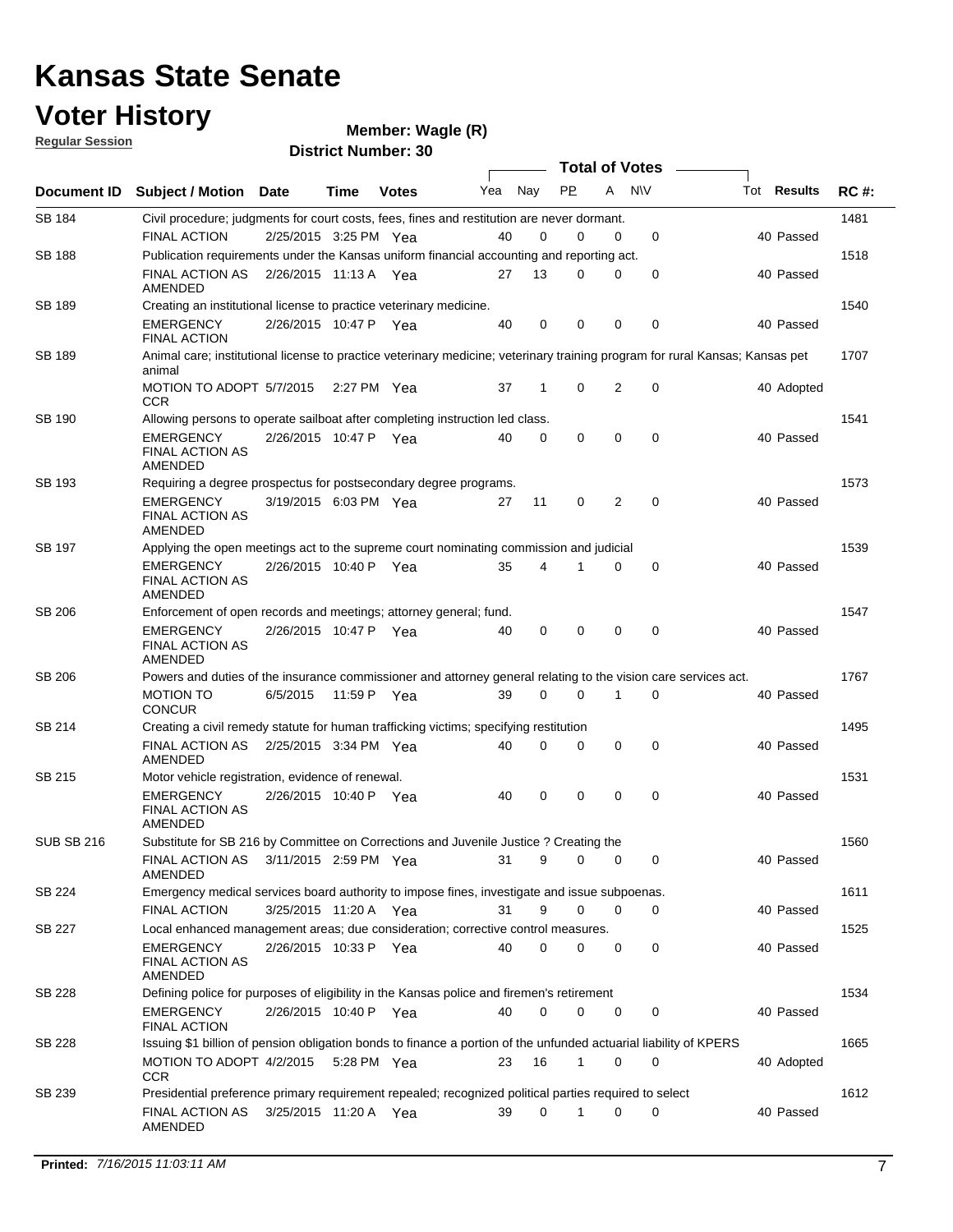### **Voter History**

**Wagle (R)**

**Regular Session**

|                     |                                                                                                                                                 |                       |             |              |     |             | <b>Total of Votes</b> |             |             |                    |             |
|---------------------|-------------------------------------------------------------------------------------------------------------------------------------------------|-----------------------|-------------|--------------|-----|-------------|-----------------------|-------------|-------------|--------------------|-------------|
| <b>Document ID</b>  | <b>Subject / Motion</b>                                                                                                                         | <b>Date</b>           | Time        | <b>Votes</b> | Yea | Nay         | PP.                   | A           | <b>NV</b>   | Tot <b>Results</b> | <b>RC#:</b> |
| SB 240              | State banking code and the state banking commissioner.                                                                                          |                       |             |              |     |             |                       |             |             |                    | 1532        |
|                     | EMERGENCY<br>FINAL ACTION AS<br>AMENDED                                                                                                         | 2/26/2015 10:40 P Yea |             |              | 40  | 0           | 0                     | $\mathbf 0$ | 0           | 40 Passed          |             |
| SB 240              | State banking code and the state banking commissioner.                                                                                          |                       |             |              |     |             |                       |             |             |                    | 1669        |
|                     | MOTION TO<br><b>CONCUR</b>                                                                                                                      | 4/2/2015              | 5:28 PM Yea |              | 40  | 0           | $\mathbf 0$           | $\mathbf 0$ | 0           | 40 Passed          |             |
| SB 241              | Amending the procedure for the approval of state contracts.                                                                                     |                       |             |              |     |             |                       |             |             |                    | 1703        |
|                     | EMERGENCY<br><b>FINAL ACTION</b>                                                                                                                | 5/5/2015              | 6:08 PM Yea |              | 40  | 0           | 0                     | 0           | $\mathbf 0$ | 40 Passed          |             |
| SB 244              | Municipal budgets; notifications.                                                                                                               |                       |             |              |     |             |                       |             |             |                    | 1551        |
|                     | <b>FINAL ACTION AS</b><br>AMENDED                                                                                                               | 3/9/2015              | 2:49 PM Yea |              | 38  | 0           | 0                     | 2           | 0           | 40 Passed          |             |
| SB 245              | Repealer; certain bridge inspections.                                                                                                           |                       |             |              |     |             |                       |             |             |                    | 1613        |
|                     | <b>FINAL ACTION</b>                                                                                                                             | 3/25/2015 11:20 A Yea |             |              | 40  | 0           | 0                     | $\mathbf 0$ | 0           | 40 Passed          |             |
| SB 246              | Exempting certain state leases from energy audit requirements.                                                                                  |                       |             |              |     |             |                       |             |             |                    | 1565        |
|                     | <b>FINAL ACTION AS</b><br>AMENDED                                                                                                               | 3/19/2015 3:07 PM Yea |             |              | 38  | 0           | 0                     | 2           | 0           | 40 Passed          |             |
| SB 247              | Municipal audits.                                                                                                                               |                       |             |              |     |             |                       |             |             |                    | 1552        |
|                     | <b>FINAL ACTION AS</b><br>AMENDED                                                                                                               | 3/9/2015              | 2:49 PM Yea |              | 38  | $\mathbf 0$ | 0                     | 2           | $\mathbf 0$ | 40 Passed          |             |
| SB 248              | Repealing; key deposit funds.                                                                                                                   |                       |             |              |     |             |                       |             |             |                    | 1693        |
|                     | <b>EMERGENCY</b><br><b>FINAL ACTION</b>                                                                                                         | 5/5/2015              | 6:05 PM Yea |              | 40  | 0           | 0                     | $\mathbf 0$ | $\mathbf 0$ | 40 Passed          |             |
| SB 249              | Purchasing; competitive bids; vehicle repairs.                                                                                                  |                       |             |              |     |             |                       |             |             |                    | 1694        |
|                     | <b>EMERGENCY</b><br>FINAL ACTION AS<br>AMENDED                                                                                                  | 5/5/2015              | 6:05 PM Yea |              | 39  | 1           | 0                     | $\mathbf 0$ | 0           | 40 Passed          |             |
| SB 250              | Joint committee on state building construction; reports of the secretary of administration.                                                     |                       |             |              |     |             |                       |             |             |                    | 1699        |
|                     | <b>EMERGENCY</b><br><b>FINAL ACTION</b>                                                                                                         | 5/5/2015              | 6:05 PM Yea |              | 40  | $\Omega$    | 0                     | 0           | 0           | 40 Passed          |             |
| SB 252              | Relating to the unlawful abuse of toxic vapors.                                                                                                 |                       |             |              |     |             |                       |             |             |                    | 1556        |
|                     | <b>FINAL ACTION</b>                                                                                                                             | 3/11/2015 2:59 PM Yea |             |              | 40  | 0           | 0                     | 0           | 0           | 40 Passed          |             |
| SB 255              | Amendments relating to the sale and use of cigarettes and tobacco products.                                                                     |                       |             |              |     |             |                       |             |             |                    | 1704        |
|                     | EMERGENCY<br><b>FINAL ACTION</b>                                                                                                                | 5/5/2015              | 6:08 PM Yea |              | 40  | 0           | 0                     | 0           | 0           | 40 Passed          |             |
| SB 270              | Tax credit for low income students scholarship program act; eligible students.                                                                  |                       |             |              |     |             |                       |             |             |                    | 1595        |
|                     | <b>FINAL ACTION</b>                                                                                                                             | 3/24/2015 10:23 A Yea |             |              | 29  | 11          | 0                     | 0           | 0           | 40 Passed          |             |
| <b>H SUB SB 270</b> | Providing for a sales and compensating use tax rate of 6.85 and a rate of 5.9% on food;<br>Substitute motion to 5/29/2015 5:04 PM Nay<br>concur |                       |             |              | 11  | 28          | 0                     | 1           | 0           | 40 Not passed      | 1749        |
| <b>H SUB SB 270</b> | Providing for a sales and compensating use tax rate of 6.5%; adjusting income tax rate reduction                                                |                       |             |              |     |             |                       |             |             |                    | 1774        |
|                     | MOTION TO ADOPT 6/12/2015 4:33 PM Yea<br>CCR                                                                                                    |                       |             |              | 21  | 19          | 0                     | $\mathbf 0$ | 0           | 40 Adopted         |             |
| SB 271              | Exception from height and length vehicle limitations for forage cutters and custom                                                              |                       |             |              |     |             |                       |             |             |                    | 1596        |
|                     | FINAL ACTION AS 3/24/2015 10:29 A Yea<br>AMENDED                                                                                                |                       |             |              | 40  | 0           | 0                     | 0           | 0           | 40 Passed          |             |
| SB 274              | Creating the seat belt safety fund; increasing the fine for adult seat belt violations; allowing                                                |                       |             |              |     |             |                       |             |             |                    | 1652        |
|                     | FINAL ACTION AS<br>AMENDED                                                                                                                      | 4/2/2015 2:40 PM P&P  |             |              | 33  | 2           | 5                     | 0           | 0           | 40 Passed          |             |
| SB 276              | Integrating certain statutes pertaining to business filings and limited liability                                                               |                       |             |              |     |             |                       |             |             |                    | 1576        |
|                     | EMERGENCY<br><b>FINAL ACTION AS</b><br>AMENDED                                                                                                  | 3/19/2015 6:03 PM Yea |             |              | 38  | 0           | 0                     | 2           | 0           | 40 Passed          |             |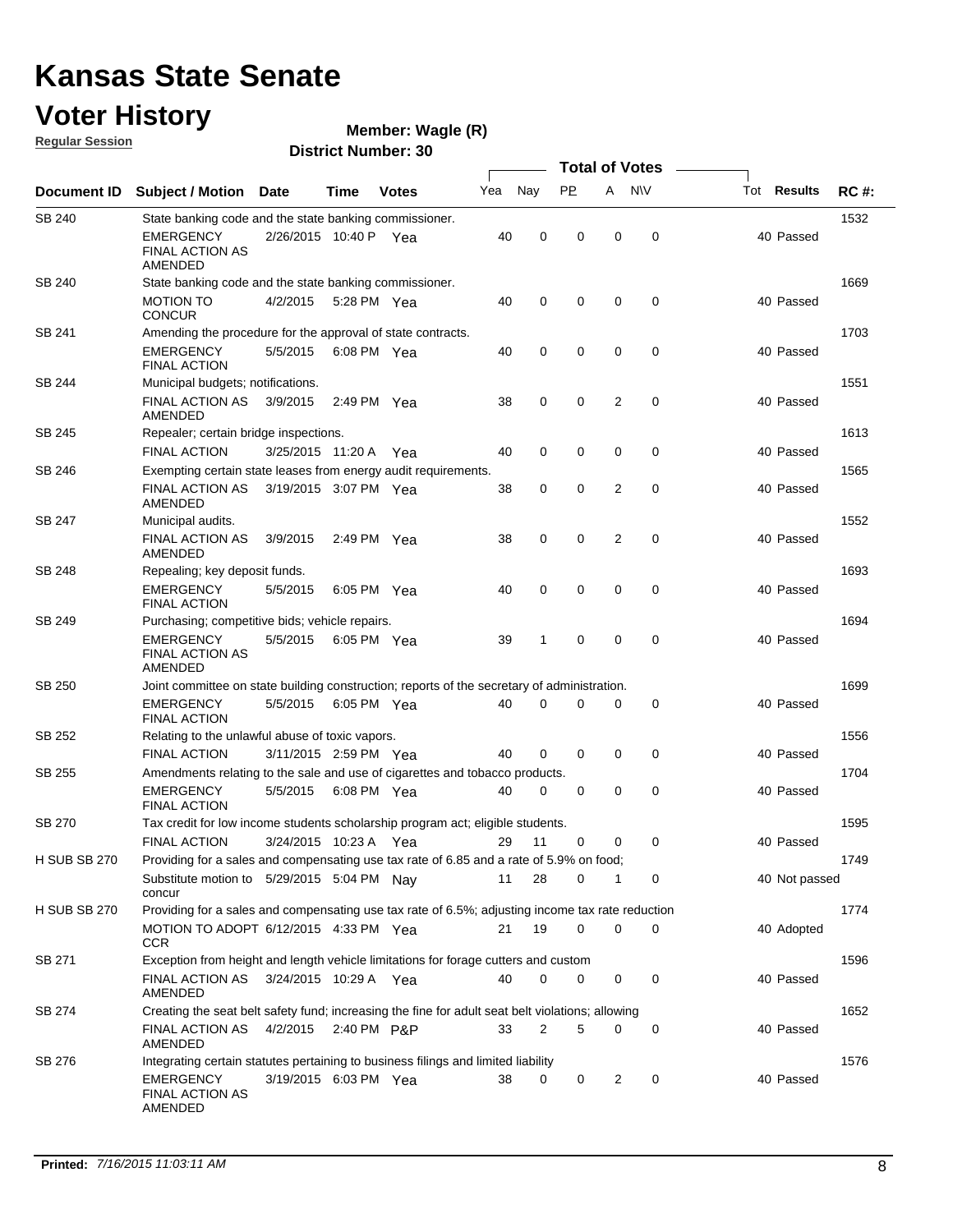### **Voter History**

| <b>Regular Session</b> |                                                                                               |                       |             | $m$ e $m$ ulue $n$ . $m$ ay $m \in \{N\}$<br><b>District Number: 30</b> |     |     |                       |                |             |                    |             |
|------------------------|-----------------------------------------------------------------------------------------------|-----------------------|-------------|-------------------------------------------------------------------------|-----|-----|-----------------------|----------------|-------------|--------------------|-------------|
|                        |                                                                                               |                       |             |                                                                         |     |     | <b>Total of Votes</b> |                |             |                    |             |
| <b>Document ID</b>     | Subject / Motion                                                                              | <b>Date</b>           | Time        | <b>Votes</b>                                                            | Yea | Nay | <b>PP</b>             |                | A NW        | Tot <b>Results</b> | <b>RC#:</b> |
| <b>SB 278</b>          | Cowley county; official stone bridge capital of the state of Kansas.                          |                       |             |                                                                         |     |     |                       |                |             |                    | 1586        |
|                        | <b>FINAL ACTION</b>                                                                           | 3/24/2015 10:23 A Yea |             |                                                                         | 40  | 0   | 0                     | 0              | 0           | 40 Passed          |             |
| SB 280                 | Sales tax authority for Thomas and Bourbon counties for constructing or remodeling county     |                       |             |                                                                         |     |     |                       |                |             |                    | 1597        |
|                        | <b>FINAL ACTION AS</b><br>AMENDED                                                             | 3/24/2015 10:29 A Yea |             |                                                                         | 40  | 0   | n                     | 0              | 0           | 40 Passed          |             |
| <b>SB 288</b>          | Updating endorsement codes for commercial driver's licenses.                                  |                       |             |                                                                         |     |     |                       |                |             |                    | 1587        |
|                        | <b>FINAL ACTION</b>                                                                           | 3/24/2015 10:23 A     |             | Yea                                                                     | 40  | 0   | $\mathbf 0$           | 0              | 0           | 40 Passed          |             |
| SB 290                 | Kansas code of military justice, Article 15; commanding officer's nonjudicial punishment.     |                       |             |                                                                         |     |     |                       |                |             |                    | 1598        |
|                        | <b>FINAL ACTION AS</b><br>AMENDED                                                             | 3/24/2015 10:29 A Yea |             |                                                                         | 40  | 0   | $\Omega$              | 0              | 0           | 40 Passed          |             |
| SR 1703                | Changes to the rules of the Senate for 2013-2016.                                             |                       |             |                                                                         |     |     |                       |                |             |                    | 1440        |
|                        | <b>FINAL ACTION</b>                                                                           | 1/14/2015 2:57 PM Yea |             |                                                                         | 36  | 3   | 0                     | 1              | 0           | 40 Passed          |             |
| HB 2003                | Cities; annexation of non-adjoining land.                                                     |                       |             |                                                                         |     |     |                       |                |             |                    | 1651        |
|                        | Adopt part 1                                                                                  | 4/1/2015              | 8:00 PM Nay |                                                                         | 20  | 16  | 3                     | 1              | 0           | 40 Passed          |             |
| HB 2003                | Cities; annexation of non-adjoining land.                                                     |                       |             |                                                                         |     |     |                       |                |             |                    | 1653        |
|                        | <b>FINAL ACTION AS</b><br>AMENDED                                                             | 4/2/2015              | 2:40 PM Yea |                                                                         | 24  | 11  | 5                     | 0              | $\mathbf 0$ | 40 Passed          |             |
| HB 2003                | Limiting annexation of non-adjoining land in cities.                                          |                       |             |                                                                         |     |     |                       |                |             |                    | 1730        |
|                        | MOTION TO ADOPT 5/21/2015 10:34 A Yea<br><b>CCR</b>                                           |                       |             |                                                                         | 36  | 1   | 0                     | 3              | 0           | 40 Adopted         |             |
| <b>HB 2005</b>         | Judicial branch; relating to court fees, docket fees and court costs; relating to dispositive |                       |             |                                                                         |     |     |                       |                |             |                    | 1700        |
|                        | <b>EMERGENCY</b><br><b>FINAL ACTION AS</b><br>AMENDED                                         | 5/5/2015              |             | 6:05 PM Yea                                                             | 32  | 8   | $\Omega$              | $\mathbf 0$    | 0           | 40 Passed          |             |
| <b>HB 2005</b>         | Judicial branch budget.                                                                       |                       |             |                                                                         |     |     |                       |                |             |                    | 1750        |
|                        | MOTION TO ADOPT 5/30/2015 5:02 PM Yea<br><b>CCR</b>                                           |                       |             |                                                                         | 18  | 21  | 0                     | 1              | 0           | 40 Not adopted     |             |
| HB 2005                | Judicial branch.                                                                              |                       |             |                                                                         |     |     |                       |                |             |                    | 1752        |
|                        | Sub motion to not<br>adopt and app CC                                                         | 5/31/2015 4:19 PM Nav |             |                                                                         | 11  | 28  | 0                     | 1              | 0           | 40 Not passed      |             |
| <b>HB 2005</b>         | Judicial branch.                                                                              |                       |             |                                                                         |     |     |                       |                |             |                    | 1753        |
|                        | MOTION TO ADOPT 5/31/2015 4:33 PM Yea<br><b>CCR</b>                                           |                       |             |                                                                         | 25  | 14  | 0                     | 1              | $\mathbf 0$ | 40 Adopted         |             |
| HB 2006                | Disabled veterans; public parking facility; no charge.                                        |                       |             |                                                                         |     |     |                       |                |             |                    | 1566        |
|                        | <b>FINAL ACTION AS</b><br>AMENDED                                                             | 3/19/2015 3:07 PM Yea |             |                                                                         | 38  | 0   | 0                     | 2              | 0           | 40 Passed          |             |
| HB 2009                | Authorizing the division of post audit to background check contractors and other workers.     |                       |             |                                                                         |     |     |                       |                |             |                    | 1614        |
|                        | FINAL ACTION                                                                                  | 3/25/2015 11:20 A     |             | Yea                                                                     | 40  | 0   | 0                     | 0              | 0           | 40 Passed          |             |
| HB 2010                | Conducting information technology audits.                                                     |                       |             |                                                                         |     |     |                       |                |             |                    | 1575        |
|                        | <b>EMERGENCY</b><br><b>FINAL ACTION AS</b><br>AMENDED                                         | 3/19/2015 6:03 PM Yea |             |                                                                         | 38  | 0   | 0                     | 2              | 0           | 40 Passed          |             |
| HB 2013                | Omega Psi Phi license plate.                                                                  |                       |             |                                                                         |     |     |                       |                |             |                    | 1615        |
|                        | <b>FINAL ACTION AS</b><br>AMENDED                                                             | 3/25/2015 11:20 A Yea |             |                                                                         | 40  | 0   | 0                     | 0              | $\mathbf 0$ | 40 Passed          |             |
| HB 2013                | Creating the commercial driver's license test fee fund; remitting examination fees.           |                       |             |                                                                         |     |     |                       |                |             |                    | 1662        |
|                        | MOTION TO ADOPT 4/2/2015<br>CCR                                                               |                       |             | 4:41 PM Yea                                                             | 40  | 0   | 0                     | 0              | 0           | 40 Adopted         |             |
| HB 2023                | Legislative review of exceptions to disclosure of public records.                             |                       |             |                                                                         |     |     |                       |                |             |                    | 1569        |
|                        | <b>MOTION TO</b><br><b>AMEND Hensley</b>                                                      | 3/19/2015 3:42 PM Nay |             |                                                                         | 6   | 32  | 0                     | $\overline{c}$ | 0           | 40 Rejected        |             |
| HB 2023                | Legislative review of exceptions to disclosure of public records.                             |                       |             |                                                                         |     |     |                       |                |             |                    | 1572        |
|                        | <b>EMERGENCY</b><br><b>FINAL ACTION</b>                                                       | 3/19/2015 6:03 PM Yea |             |                                                                         | 38  | 0   | 0                     | 2              | 0           | 40 Passed          |             |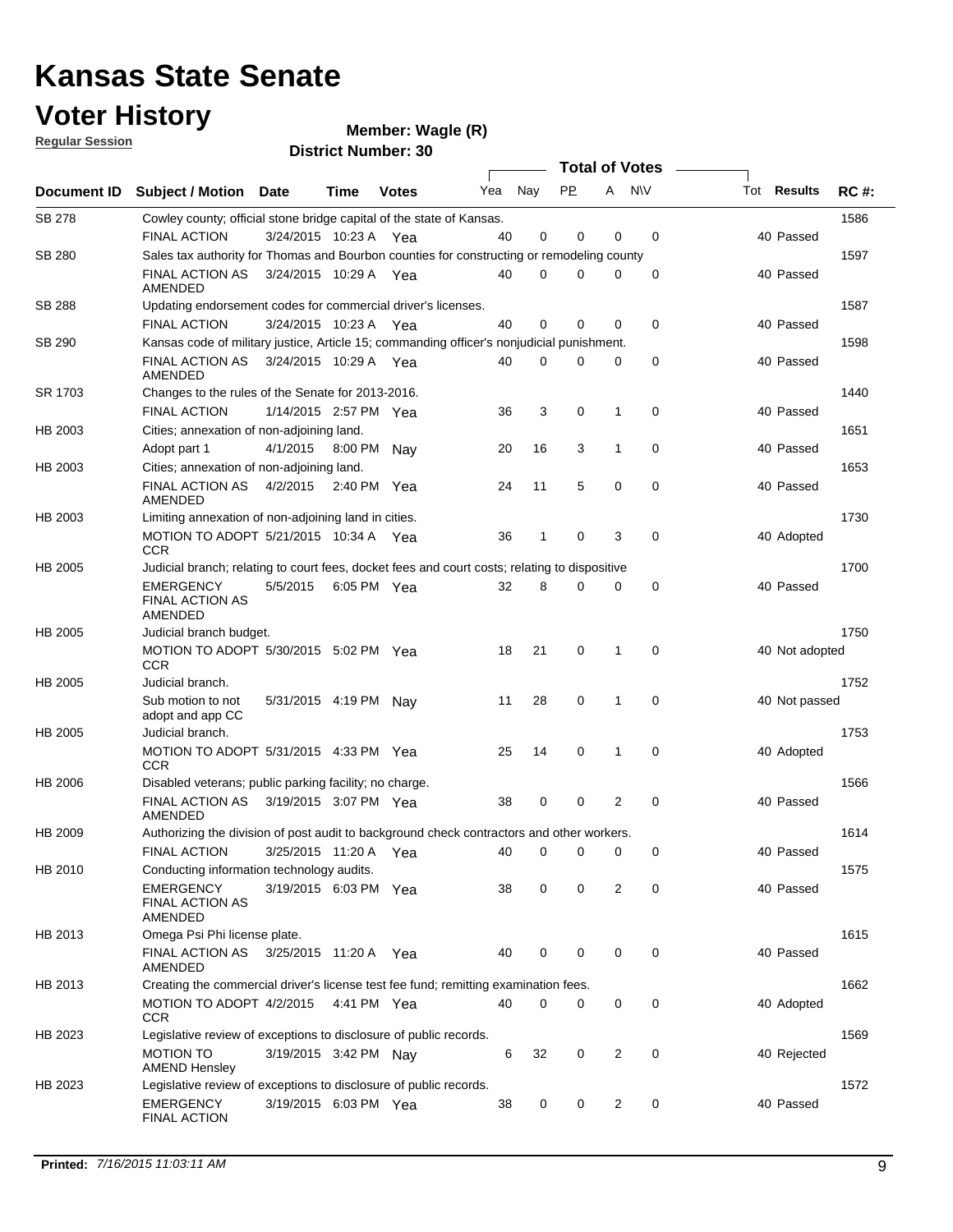### **Voter History**

**Wagle (R)**

**Regular Session**

|                      |                                                                                                  |                       |             |              |     |     | <b>Total of Votes</b> |              |             |                    |             |
|----------------------|--------------------------------------------------------------------------------------------------|-----------------------|-------------|--------------|-----|-----|-----------------------|--------------|-------------|--------------------|-------------|
|                      | Document ID Subject / Motion Date                                                                |                       | Time        | <b>Votes</b> | Yea | Nay | PP.                   | A NW         |             | Tot <b>Results</b> | <b>RC#:</b> |
| HB 2025              | Amending the Kansas law enforcement training act.                                                |                       |             |              |     |     |                       |              |             |                    | 1567        |
|                      | FINAL ACTION AS<br>AMENDED                                                                       | 3/19/2015 3:07 PM Yea |             |              | 38  | 0   | 0                     | 2            | 0           | 40 Passed          |             |
| <b>HB 2025</b>       | Peer support counseling sessions for emergency services personnel and law enforcement personnel, |                       |             |              |     |     |                       |              |             |                    | 1727        |
|                      | MOTION TO ADOPT 5/19/2015 3:24 PM Yea<br><b>CCR</b>                                              |                       |             |              | 37  | 0   | 0                     | 3            | 0           | 40 Adopted         |             |
| S SUB FOR HB<br>2042 | Senate Substitute for HB 2042 by Committee on Public Health and Welfare - Statutorily created    |                       |             |              |     |     |                       |              |             |                    | 1616        |
|                      | <b>FINAL ACTION</b>                                                                              | 3/25/2015 11:20 A Yea |             |              | 30  | 10  | 0                     | 0            | 0           | 40 Passed          |             |
| S SUB HB 2042        | Statutorily created boards, councils and committees.                                             |                       |             |              |     |     |                       |              |             |                    | 1683        |
|                      | MOTION TO ADOPT 5/4/2015 2:52 PM Yea<br><b>CCR</b>                                               |                       |             |              | 30  | 10  | 0                     | 0            | 0           | 40 Adopted         |             |
| S SUB FOR HB<br>2043 | Senate substitute for HB 2043 by Committee on Public Health and Welfare - Secretaries for        |                       |             |              |     |     |                       |              |             |                    | 1617        |
|                      | <b>FINAL ACTION</b>                                                                              | 3/25/2015 11:20 A Yea |             |              | 40  | 0   | 0                     | 0            | 0           | 40 Passed          |             |
| S SUB HB 2043        | Senate Substitute for HB 2043 by Committee on Public Health and Welfare - Secretary for aging    |                       |             |              |     |     |                       |              |             |                    | 1684        |
|                      | MOTION TO ADOPT 5/4/2015 2:52 PM Yea<br><b>CCR</b>                                               |                       |             |              | 40  | 0   | $\Omega$              | 0            | 0           | 40 Adopted         |             |
| HB 2044              | License, registration and safety requirement for autocycle.                                      |                       |             |              |     |     |                       |              |             |                    | 1582        |
|                      | <b>EMERGENCY</b><br><b>FINAL ACTION AS</b><br>AMENDED                                            | 3/19/2015 6:13 PM Yea |             |              | 38  | 0   | 0                     | 2            | 0           | 40 Passed          |             |
| HB 2044              | License, registration and safety requirements for autocycle; omega psi phi license plate.        |                       |             |              |     |     |                       |              |             |                    | 1656        |
|                      | MOTION TO ADOPT 4/2/2015 4:41 PM Yea<br><b>CCR</b>                                               |                       |             |              | 40  | 0   | 0                     | 0            | 0           | 40 Adopted         |             |
| HB 2048              | Clarifying what items a search warrant may be issued for.                                        |                       |             |              |     |     |                       |              |             |                    | 1618        |
|                      | FINAL ACTION AS<br>AMENDED                                                                       | 3/25/2015 11:20 A Yea |             |              | 40  | 0   | 0                     | 0            | $\mathbf 0$ | 40 Passed          |             |
| HB 2048              | Regulated scrap metal; crimes of theft and criminal damage to property, related sentencing       |                       |             |              |     |     |                       |              |             |                    | 1765        |
|                      | MOTION TO ADOPT 6/4/2015<br><b>CCR</b>                                                           |                       | 2:43 PM Yea |              | 37  | 1   | 0                     | 2            | 0           | 40 Adopted         |             |
| HB 2051              | Amendments concerning good time and program credits for certain inmates; use of risk             |                       |             |              |     |     |                       |              |             |                    | 1619        |
|                      | FINAL ACTION AS<br><b>AMENDED</b>                                                                | 3/25/2015 11:34 A Yea |             |              | 40  | 0   | 0                     | 0            | 0           | 40 Passed          |             |
| HB 2051              | Amendments concerning good time and program credits for certain inmates; use of risk             |                       |             |              |     |     |                       |              |             |                    | 1678        |
|                      | Not adopt CCR -<br>return to committee                                                           | 4/30/2015 2:59 PM Yea |             |              | 20  | 20  | 0                     | 0            | 0           | 40 Not passed      |             |
| HB 2051              | Amendments concerning good time and program credits for certain inmates; use of risk             |                       |             |              |     |     |                       |              |             |                    | 1681        |
|                      | MOTION TO ADOPT 4/30/2015 4:02 PM Yea<br><b>CCR</b>                                              |                       |             |              | 40  | 0   | 0                     | 0            | 0           | 40 Adopted         |             |
| HB 2053              | Clarifying comparable offenses for criminal history.                                             |                       |             |              |     |     |                       |              |             |                    | 1561        |
|                      | FINAL ACTION AS<br>AMENDED                                                                       | 3/11/2015 2:59 PM Yea |             |              | 40  | 0   | 0                     | 0            | $\mathbf 0$ | 40 Passed          |             |
| HB 2055              | Conversion of out of state misdemeanors.                                                         |                       |             |              |     |     |                       |              |             |                    | 1633        |
|                      | <b>MOTION TO</b><br><b>AMEND Haley</b>                                                           | 3/25/2015 6:14 PM Nay |             |              | 7   | 31  | $\mathbf{1}$          | $\mathbf{1}$ | 0           | 40 Rejected        |             |
| HB 2055              | Conversion of out of state misdemeanors.                                                         |                       |             |              |     |     |                       |              |             |                    | 1643        |
|                      | <b>EMERGENCY</b><br><b>FINAL ACTION AS</b><br>AMENDED                                            | 3/25/2015 6:34 PM Yea |             |              | 39  | 0   | 0                     | 1            | $\mathbf 0$ | 40 Passed          |             |
| HB 2055              | Conversion of out of state misdemeanors.                                                         |                       |             |              |     |     |                       |              |             |                    | 1728        |
|                      | MOTION TO ADOPT 5/19/2015 3:24 PM Yea<br><b>CCR</b>                                              |                       |             |              | 37  | 0   | 0                     | 3            | 0           | 40 Adopted         |             |
| HB 2061              | Amending the powers and duties of the Kansas department of agriculture division of               |                       |             |              |     |     |                       |              |             |                    | 1599        |
|                      | <b>FINAL ACTION AS</b><br>AMENDED                                                                | 3/24/2015 10:29 A Yea |             |              | 28  | 12  | 0                     | 0            | 0           | 40 Passed          |             |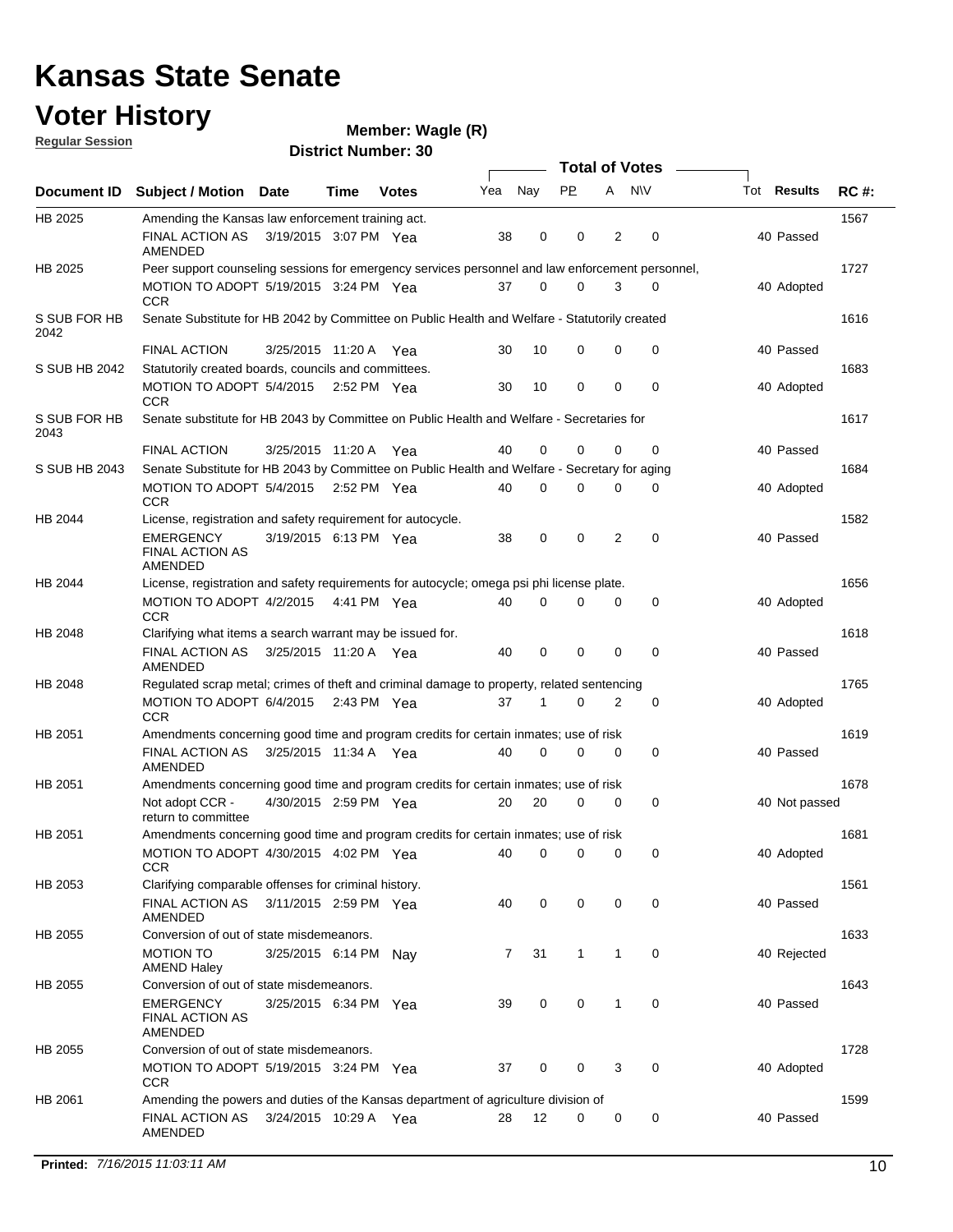### **Voter History Regular Session**

| <u>noquial ocoolori</u> |                                                                                                           |                          |             | <b>District Number: 30</b> |     |             |           |   |                  |                    |             |
|-------------------------|-----------------------------------------------------------------------------------------------------------|--------------------------|-------------|----------------------------|-----|-------------|-----------|---|------------------|--------------------|-------------|
|                         |                                                                                                           |                          |             |                            |     |             |           |   | Total of Votes – |                    |             |
| <b>Document ID</b>      | Subject / Motion Date                                                                                     |                          | <b>Time</b> | <b>Votes</b>               | Yea | Nay         | <b>PP</b> | Α | <b>NV</b>        | Tot <b>Results</b> | <b>RC#:</b> |
| HB 2061                 | Amending the powers and duties of the Kansas department of agriculture division of                        |                          |             |                            |     |             |           |   |                  |                    | 1682        |
|                         | MOTION TO ADOPT 4/30/2015 4:02 PM Nav<br><b>CCR</b>                                                       |                          |             |                            | 21  | 18          | 1         | 0 | 0                | 40 Adopted         |             |
| HB 2064                 | Authorizing insurance companies to insure against the cost of legal services.                             |                          |             |                            |     |             |           |   |                  |                    | 1620        |
|                         | <b>FINAL ACTION AS</b><br>AMENDED                                                                         | 3/25/2015 11:34 A Yea    |             |                            | 40  | $\Omega$    | 0         | 0 | 0                | 40 Passed          |             |
| HB 2064                 | Insurance; legal services; nonprofit dental service corporations; updating certain definitions; excluding |                          |             |                            |     |             |           |   |                  |                    | 1661        |
|                         | MOTION TO ADOPT 4/2/2015<br>CCR                                                                           |                          |             | 4:41 PM Yea                | 40  | $\mathbf 0$ | 0         | 0 | 0                | 40 Adopted         |             |
| HB 2066                 | Amending certain statutes relating to investments by life insurance and other than                        |                          |             |                            |     |             |           |   |                  |                    | 1578        |
|                         | <b>EMERGENCY</b><br><b>FINAL ACTION</b>                                                                   | 3/19/2015 6:13 PM Yea    |             |                            | 38  | 0           | 0         | 2 | 0                | 40 Passed          |             |
| S SUB HB 2074           | Senate Substitute for HB 2074 by Committee on Federal and State Affairs - Kansas expanded                 |                          |             |                            |     |             |           |   |                  |                    | 1718        |
|                         | <b>EMERGENCY</b><br><b>FINAL ACTION AS</b><br>AMENDED                                                     | 5/14/2015 7:03 PM Nay    |             |                            | 24  | 12          | 2         | 2 | 0                | 40 Passed          |             |
| <b>HB 2085</b>          | Contracts between the secretary of transportation and the Kansas Turnpike                                 |                          |             |                            |     |             |           |   |                  |                    | 1574        |
|                         | <b>EMERGENCY</b><br><b>FINAL ACTION</b>                                                                   | 3/19/2015 6:03 PM Yea    |             |                            | 37  | 1           | 0         | 2 | $\mathbf 0$      | 40 Passed          |             |
| S SUB FOR HB<br>2090    | Senate Substitute for HB 2090 by Committee on Transportation - Relating to motor vehicle                  |                          |             |                            |     |             |           |   |                  |                    | 1581        |
|                         | <b>EMERGENCY</b><br><b>FINAL ACTION</b>                                                                   | 3/19/2015 6:13 PM Yea    |             |                            | 38  | $\Omega$    | 0         | 2 | $\mathbf 0$      | 40 Passed          |             |
| S SUB HB 2090           | Relating to motor vehicle registration, apportioned registration for fleet vehicles,                      |                          |             |                            |     |             |           |   |                  |                    | 1657        |
|                         | MOTION TO ADOPT 4/2/2015<br><b>CCR</b>                                                                    |                          |             | 4:41 PM Yea                | 40  | $\Omega$    | 0         | 0 | 0                | 40 Adopted         |             |
| S SUB HB 2094           | Reconciling amendments to certain statutes.                                                               |                          |             |                            |     |             |           |   |                  |                    | 1773        |
|                         | <b>EMERGENCY</b><br><b>FINAL ACTION AS</b><br>AMENDED                                                     | 6/10/2015 10:56 P        |             | Yea                        | 33  | 0           | 0         | 7 | $\mathbf 0$      | 40 Passed          |             |
| S SUB HB 2095           | Senate Substitute for HB 2095 by Select Committee on KPERS - Working after retirement.                    |                          |             |                            |     |             |           |   |                  |                    | 1705        |
|                         | <b>EMERGENCY</b><br><b>FINAL ACTION AS</b><br>AMENDED                                                     | 5/5/2015                 |             | 6:08 PM Yea                | 40  | $\Omega$    | 0         | 0 | 0                | 40 Passed          |             |
| S SUB HB 2095           | Providing working after retirement provisions for certain retirants and extending current sunset for      |                          |             |                            |     |             |           |   |                  |                    | 1722        |
|                         | MOTION TO ADOPT 5/14/2015 7:03 PM Yea<br><b>CCR</b>                                                       |                          |             |                            | 38  | 0           | 0         | 2 | 0                | 40 Adopted         |             |
| S SUB FOR HB<br>2096    | Senate Substitute for HB 2096 by Committee on Commerce - Public employees concerning public               |                          |             |                            |     |             |           |   |                  |                    | 1609        |
|                         | <b>MOTION TO</b><br><b>AMEND Love</b>                                                                     | 3/24/2015 3:13 PM P&P    |             |                            | 13  | 19          | 7         | 1 | 0                | 40 Rejected        |             |
| HB 2097                 | State fire marshal; search and rescue teams and hazardous materials response teams; tort claims           |                          |             |                            |     |             |           |   |                  |                    | 1697        |
|                         | <b>EMERGENCY</b><br><b>FINAL ACTION</b>                                                                   | 5/5/2015 6:05 PM Yea     |             |                            | 40  | 0           | 0         | 0 | 0                | 40 Passed          |             |
| S SUB FOR HB<br>2101    | Senate Substitute for HB 2101 by Select Committee on KPERS - Enacting the Kansas                          |                          |             |                            |     |             |           |   |                  |                    | 1621        |
|                         | FINAL ACTION                                                                                              | 3/25/2015  11:34 A   Yea |             |                            | 40  | 0           | 0         | 0 | 0                | 40 Passed          |             |
| S SUB HB 2101           | Senate Substitute for HB 2101 by Committee on KPERS - Definition of "police" for purposes of              |                          |             |                            |     |             |           |   |                  |                    | 1658        |
|                         | MOTION TO ADOPT 4/2/2015 4:41 PM Yea<br><b>CCR</b>                                                        |                          |             |                            | 40  | 0           | 0         | 0 | 0                | 40 Adopted         |             |
| HB 2103                 | Designating bridge no. 14 (030) in Clay county as the Clay county Vietnam veterans bridge.                |                          |             |                            |     |             |           |   |                  |                    | 1588        |
| HB 2104                 | <b>FINAL ACTION</b><br>Elections; filling vacancies of nominations.                                       | 3/24/2015 10:23 A Yea    |             |                            | 40  | 0           | 0         | 0 | 0                | 40 Passed          | 1622        |
|                         | FINAL ACTION AS<br>AMENDED                                                                                | 3/25/2015 11:34 A Yea    |             |                            | 28  | 12          | 0         | 0 | 0                | 40 Passed          |             |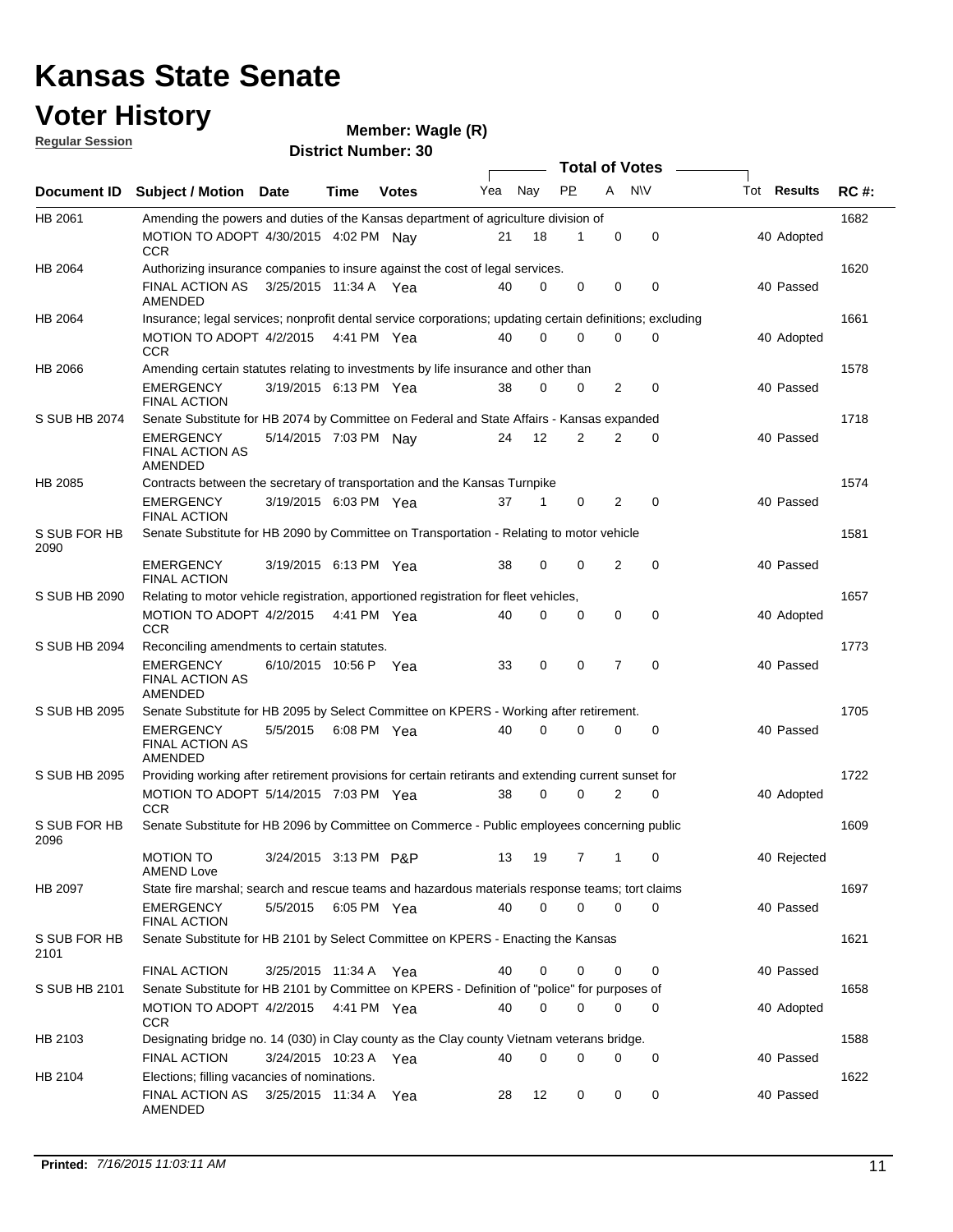### **Voter History**

#### **Wagle (R)**

**Regular Session**

| <u>INGUMAL OGGSION</u> |                                                                                                                              |                       |               | <b>District Number: 30</b> |     |     |                |                |                       |                |             |
|------------------------|------------------------------------------------------------------------------------------------------------------------------|-----------------------|---------------|----------------------------|-----|-----|----------------|----------------|-----------------------|----------------|-------------|
|                        |                                                                                                                              |                       |               |                            |     |     |                |                | <b>Total of Votes</b> |                |             |
| <b>Document ID</b>     | Subject / Motion Date                                                                                                        |                       | Time          | <b>Votes</b>               | Yea | Nay | <b>PP</b>      | A              | <b>NV</b>             | Tot Results    | <b>RC#:</b> |
| HB 2104                | Elections; municipal election dates changed; filling vacancies of nominees; presidential                                     |                       |               |                            |     |     |                |                |                       |                | 1710        |
|                        | MOTION TO ADOPT 5/13/2015 3:34 PM Yea<br>CCR                                                                                 |                       |               |                            | 22  | 13  | 3              | 2              | 0                     | 40 Adopted     |             |
| HB 2106                | Amending criminal penalties under the Kansas uniform securities act.                                                         |                       |               |                            |     |     |                |                |                       |                | 1600        |
|                        | FINAL ACTION AS<br>AMENDED                                                                                                   | 3/24/2015 10:29 A Yea |               |                            | 40  | 0   | 0              | 0              | $\mathbf 0$           | 40 Passed      |             |
| S SUB HB 2109          | Senate Substitute for HB 2109 by Committee on Assessment and Taxation - providing for a sales                                |                       |               |                            |     |     |                |                |                       |                | 1741        |
|                        | <b>MOTION TO</b><br><b>STRIKE ENACTING</b><br><b>CLAUSE</b>                                                                  | 5/27/2015 11:45 A Nay |               |                            | 13  | 25  | 0              | $\overline{2}$ | $\mathbf 0$           | 40 Not passed  |             |
| S SUB HB 2109          | Senate Substitute for HB 2109 by Committee on Assessment and Taxation - providing for a sales                                |                       |               |                            |     |     |                |                |                       |                | 1742        |
|                        | <b>MOTION TO</b><br><b>AMEND Hensley</b>                                                                                     | 5/27/2015 2:36 PM Nay |               |                            | 16  | 20  | $\overline{2}$ | 2              | $\mathbf 0$           | 40 Rejected    |             |
| S SUB HB 2109          | Senate Substitute for HB 2109 by Committee on Assessment and Taxation - providing for a sales                                |                       |               |                            |     |     |                |                |                       |                | 1743        |
|                        | MOTION TO<br><b>AMEND Hensley</b>                                                                                            | 5/27/2015 2:41 PM Nay |               |                            | 27  | 10  | $\Omega$       | 3              | $\Omega$              | 40 Adopted     |             |
| S SUB HB 2109          | Senate Substitute for HB 2109 by Committee on Assessment and Taxation - providing for a sales                                |                       |               |                            |     |     |                |                |                       |                | 1744        |
|                        | <b>MOTION TO</b><br><b>AMEND Pettey</b>                                                                                      | 5/27/2015 3:11 PM P&P |               |                            | 27  | 5   | 6              | 2              | 0                     | 40 Adopted     |             |
| S SUB HB 2109          | Senate Substitute for HB 2109 by Committee on Assessment and Taxation - providing for a sales                                |                       |               |                            |     |     |                |                |                       |                | 1745        |
|                        | <b>MOTION TO</b><br><b>AMEND ODonnell</b>                                                                                    | 5/27/2015 5:01 PM Nay |               |                            | 0   | 32  | 6              | 2              | 0                     | 40 Rejected    |             |
| S SUB HB 2109          | Senate Substitute for HB 2109 by Committee on Assessment and Taxation - providing for a sales                                |                       |               |                            |     |     |                |                |                       |                | 1746        |
|                        | Recommend<br>favorably for passage                                                                                           | 5/27/2015 5:19 PM Nay |               |                            |     | 30  | $\overline{7}$ | 2              | $\Omega$              | 40 Not passed  |             |
| S SUB HB 2109          | Senate Substitute for HB 2109 by Committee on Assessment and Taxation - providing for a sales                                |                       |               |                            |     |     |                |                |                       |                | 1754        |
|                        | Retain Part 2 of<br>Abrams Amendment                                                                                         | 5/31/2015 11:29 P     |               | Nay                        | 9   | 30  | 0              | 1              | $\Omega$              | 40 Not passed  |             |
| S SUB HB 2109          | Senate Substitute for HB 2109 by Committee on Assessment and Taxation - providing for a sales                                |                       |               |                            |     |     |                |                |                       |                | 1759        |
| S SUB HB 2109          | Part 1 Donovan<br>Amendment<br>Senate Substitute for HB 2109 by Committee on Assessment and Taxation - providing for a sales | 6/1/2015              | 6:08 PM Yea   |                            | 33  | 4   | 1              | 2              | 0                     | 40 Passed      | 1760        |
|                        |                                                                                                                              |                       |               |                            |     |     | $\Omega$       | $\overline{2}$ | $\Omega$              |                |             |
| S SUB FOR HB           | Part 2 Donovan<br>Amendment                                                                                                  | 6/1/2015 6:30 PM Yea  |               |                            | 8   | 30  |                |                |                       | 40 Not passed  | 1761        |
| 2109                   | Senate Substitute for HB 2109 by Committee on Assessment and Taxation - providing for a sales                                |                       |               |                            |     |     |                |                |                       |                |             |
|                        | <b>MOTION TO</b><br><b>AMEND LaTurner</b>                                                                                    | 6/2/2015              | 3:40 PM Yea   |                            | 29  | 9   | 1              | 1              | 0                     | 40 Adopted     |             |
| S SUB FOR HB<br>2109   | Senate Substitute for HB 2109 by Committee on Assessment and Taxation - providing for a sales                                |                       |               |                            |     |     |                |                |                       |                | 1762        |
|                        | <b>MOTION TO</b><br><b>AMEND King</b>                                                                                        | 6/2/2015              | 5:32 PM Yea   |                            | 21  | 17  | 1              | 1              | 0                     | 40 Adopted     |             |
| S SUB FOR HB<br>2109   | Senate Substitute for HB 2109 by Committee on Assessment and Taxation - providing for a sales                                |                       |               |                            |     |     |                |                |                       |                | 1763        |
|                        | <b>MOTION TO</b><br><b>AMEND Francisco</b>                                                                                   | 6/2/2015              | 5:56 PM Nay   |                            | 24  | 11  | 1              | 4              | 0                     | 40 Adopted     |             |
| S SUB FOR HB<br>2109   | Senate Substitute for HB 2109 by Committee on Assessment and Taxation - providing for a sales                                |                       |               |                            |     |     |                |                |                       |                | 1764        |
|                        | <b>EMERGENCY</b><br><b>FINAL ACTION AS</b><br>AMENDED                                                                        | 6/3/2015              | 10:56 A Yea   |                            | 25  | 13  | $\mathbf{1}$   | 1              | 0                     | 40 Passed      |             |
| S SUB HB 2109          | Providing for a sales and compensating use tax rate of 6.5% and a rate of 6.0% on food;                                      |                       |               |                            |     |     |                |                |                       |                | 1768        |
|                        | MOTION TO ADOPT 6/6/2015<br>CCR                                                                                              |                       | $3:33$ PM Yea |                            | 5   | 34  | 0              | 1              | 0                     | 40 Not adopted |             |
| S SUB HB 2109          | Providing for sales and compensating tax rates and lower rate on food purchases and exemption sunset; income tax             |                       |               |                            |     |     |                |                |                       |                | 1771        |
|                        | MOTION TO ADOPT 6/7/2015<br><b>CCR</b>                                                                                       |                       | 7:09 PM Yea   |                            | 21  | 17  | 0              | 2              | 0                     | 40 Adopted     |             |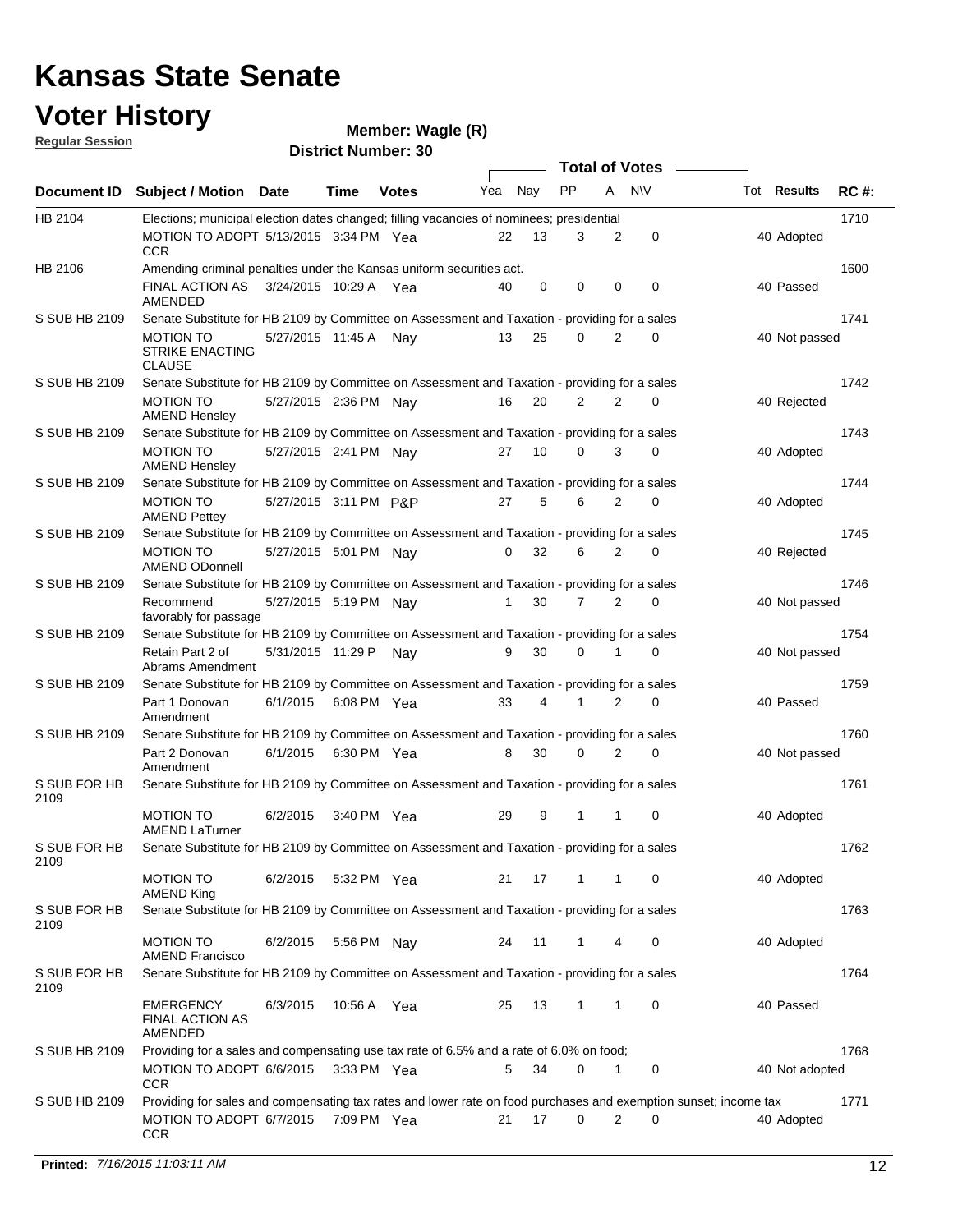### **Voter History**

**Regular Session**

**Wagle (R)**

|                      |                                                                                                |                         |      |               |     |     |     |                | <b>Total of Votes</b> |                                                                                                                                          |             |
|----------------------|------------------------------------------------------------------------------------------------|-------------------------|------|---------------|-----|-----|-----|----------------|-----------------------|------------------------------------------------------------------------------------------------------------------------------------------|-------------|
|                      | Document ID Subject / Motion Date                                                              |                         | Time | <b>Votes</b>  | Yea | Nay | PP. | A              | <b>NV</b>             | Tot Results                                                                                                                              | <b>RC#:</b> |
| HB 2111              | Code of civil procedure; items allowable as costs.                                             |                         |      |               |     |     |     |                |                       |                                                                                                                                          | 1635        |
|                      | EMERGENCY<br><b>FINAL ACTION AS</b><br>AMENDED                                                 | 3/25/2015 6:34 PM Yea   |      |               | 38  | 1   | 0   | 1              | 0                     | 40 Passed                                                                                                                                |             |
| HB 2111              | court costs, fees, fines                                                                       |                         |      |               |     |     |     |                |                       | Courts; district; magistrate judge jurisdiction and power; county law libraries code of civil prodcedure, items allowable as costs; 1660 |             |
|                      | MOTION TO ADOPT 4/2/2015<br><b>CCR</b>                                                         |                         |      | 4:41 PM Yea   | 40  | 0   | 0   | $\mathbf 0$    | 0                     | 40 Adopted                                                                                                                               |             |
| S SUB FOR HB<br>2124 | Senate Substitute for HB 2124 by Committee on Judiciary - Uniform commercial code (UCC)        |                         |      |               |     |     |     |                |                       |                                                                                                                                          | 1642        |
|                      | EMERGENCY<br><b>FINAL ACTION</b>                                                               | 3/25/2015 6:34 PM Yea   |      |               | 39  | 0   | 0   | 1              | 0                     | 40 Passed                                                                                                                                |             |
| S SUB HB 2124        | Amendments relating to the sale of cigarettes and tobacco products.                            |                         |      |               |     |     |     |                |                       |                                                                                                                                          | 1729        |
|                      | MOTION TO ADOPT 5/19/2015 3:24 PM Yea<br><b>CCR</b>                                            |                         |      |               | 37  | 0   | 0   | 3              | 0                     | 40 Adopted                                                                                                                               |             |
| HB 2126              | Updating risk-based capital instructions effective date, expiration date for property          |                         |      |               |     |     |     |                |                       |                                                                                                                                          | 1589        |
|                      | <b>FINAL ACTION</b>                                                                            | 3/24/2015 10:23 A Yea   |      |               | 40  | 0   | 0   | $\mathbf 0$    | 0                     | 40 Passed                                                                                                                                |             |
| S SUB FOR HB<br>2135 | Senate Substitute for HB 2135 by Committee on Ways and Means - Appropriations for FY 2015, FY  |                         |      |               |     |     |     |                |                       |                                                                                                                                          | 1629        |
|                      | <b>MOTION TO</b><br>AMEND Schmidt V                                                            | 3/25/2015 2:43 PM Nay   |      |               | 15  | 23  | 2   | 0              | 0                     | 40 Rejected                                                                                                                              |             |
| S SUB FOR HB<br>2135 | Senate Substitute for HB 2135 by Committee on Ways and Means - Appropriations for FY 2015, FY  |                         |      |               |     |     |     |                |                       |                                                                                                                                          | 1630        |
|                      | <b>MOTION TO</b><br><b>AMEND Holland</b>                                                       | 3/25/2015 4:04 PM Nay   |      |               | 11  | 29  | 0   | $\mathbf 0$    | 0                     | 40 Rejected                                                                                                                              |             |
| S SUB FOR HB<br>2135 | Senate Substitute for HB 2135 by Committee on Ways and Means - Appropriations for FY 2015, FY  |                         |      |               |     |     |     |                |                       |                                                                                                                                          | 1631        |
|                      | <b>MOTION TO</b><br><b>AMEND Pyle</b>                                                          | 3/25/2015 4:26 PM Nay   |      |               | 8   | 30  | 0   | $\overline{2}$ | $\mathbf 0$           | 40 Rejected                                                                                                                              |             |
| S SUB FOR HB<br>2135 | Senate Substitute for HB 2135 by Committee on Ways and Means - Appropriations for FY 2015, FY  |                         |      |               |     |     |     |                |                       |                                                                                                                                          | 1632        |
|                      | <b>MOTION TO</b><br><b>AMEND Francisco</b>                                                     | 3/25/2015  4:51 PM  Nay |      |               | 8   | 32  | 0   | 0              | 0                     | 40 Rejected                                                                                                                              |             |
| S SUB FOR HB<br>2135 | Senate Substitute for HB 2135 by Committee on Ways and Means - Appropriations for FY 2015, FY  |                         |      |               |     |     |     |                |                       |                                                                                                                                          | 1634        |
|                      | <b>EMERGENCY</b><br><b>FINAL ACTION AS</b><br>AMENDED                                          | 3/25/2015 6:34 PM Yea   |      |               | 26  | 13  | 0   | 1              | 0                     | 40 Passed                                                                                                                                |             |
| S SUB HB 2135        | moneys from certain                                                                            |                         |      |               |     |     |     |                |                       | For fiscal year 2016, authorizing the director of the budget to lapse moneys in certain state general fund accounts and transfer 1775    |             |
|                      | MOTION TO ADOPT 6/12/2015 5:19 PM Yea 38 1 0 1 0<br>CCR                                        |                         |      |               |     |     |     |                |                       | 40 Adopted                                                                                                                               |             |
| HB 2142              |                                                                                                |                         |      |               |     |     |     |                |                       | Amending the definitions of "fraudulent insurance act" and "external review organization"; excluding individual accident and             | 1623        |
|                      | sickness policies<br><b>FINAL ACTION AS</b><br><b>AMENDED</b>                                  | 3/25/2015 11:34 A Yea   |      |               | 39  | 1   | 0   | 0              | $\mathbf 0$           | 40 Passed                                                                                                                                |             |
| SB 2142              | Reconciling certain amendments to the local government budget election requirements            |                         |      |               |     |     |     |                |                       |                                                                                                                                          | 1776        |
|                      | MOTION TO ADOPT 6/26/2015 10:28 A Yea<br>CCR                                                   |                         |      |               | 24  | 8   | 4   | 4              | 0                     | 40 Adopted                                                                                                                               |             |
| S SUB HB 2149        | Senate Substitute for HB 2149 by Committee on Public Health and Welfare - Kansas program of    |                         |      |               |     |     |     |                |                       |                                                                                                                                          | 1601        |
|                      | FINAL ACTION AS<br>AMENDED                                                                     | 3/24/2015 10:29 A Yea   |      |               | 40  | 0   | 0   | 0              | 0                     | 40 Passed                                                                                                                                |             |
| S SUB HB 2149        | Kansas program of medical assistance; relating to donor human breast milk and medications used |                         |      |               |     |     |     |                |                       |                                                                                                                                          | 1685        |
|                      | MOTION TO ADOPT 5/4/2015 2:52 PM Yea<br><b>CCR</b>                                             |                         |      |               | 31  | 6   | 3   | $\mathbf 0$    | $\mathbf 0$           | 40 Adopted                                                                                                                               |             |
| HB 2154              | Authorizing private sector employers to establish a hiring preference for veterans.            |                         |      |               |     |     |     |                |                       |                                                                                                                                          | 1654        |
|                      | <b>FINAL ACTION AS</b><br>AMENDED                                                              | 4/2/2015                |      | 2:40 PM $Yea$ | 40  | 0   | 0   | 0              | $\mathbf 0$           | 40 Passed                                                                                                                                |             |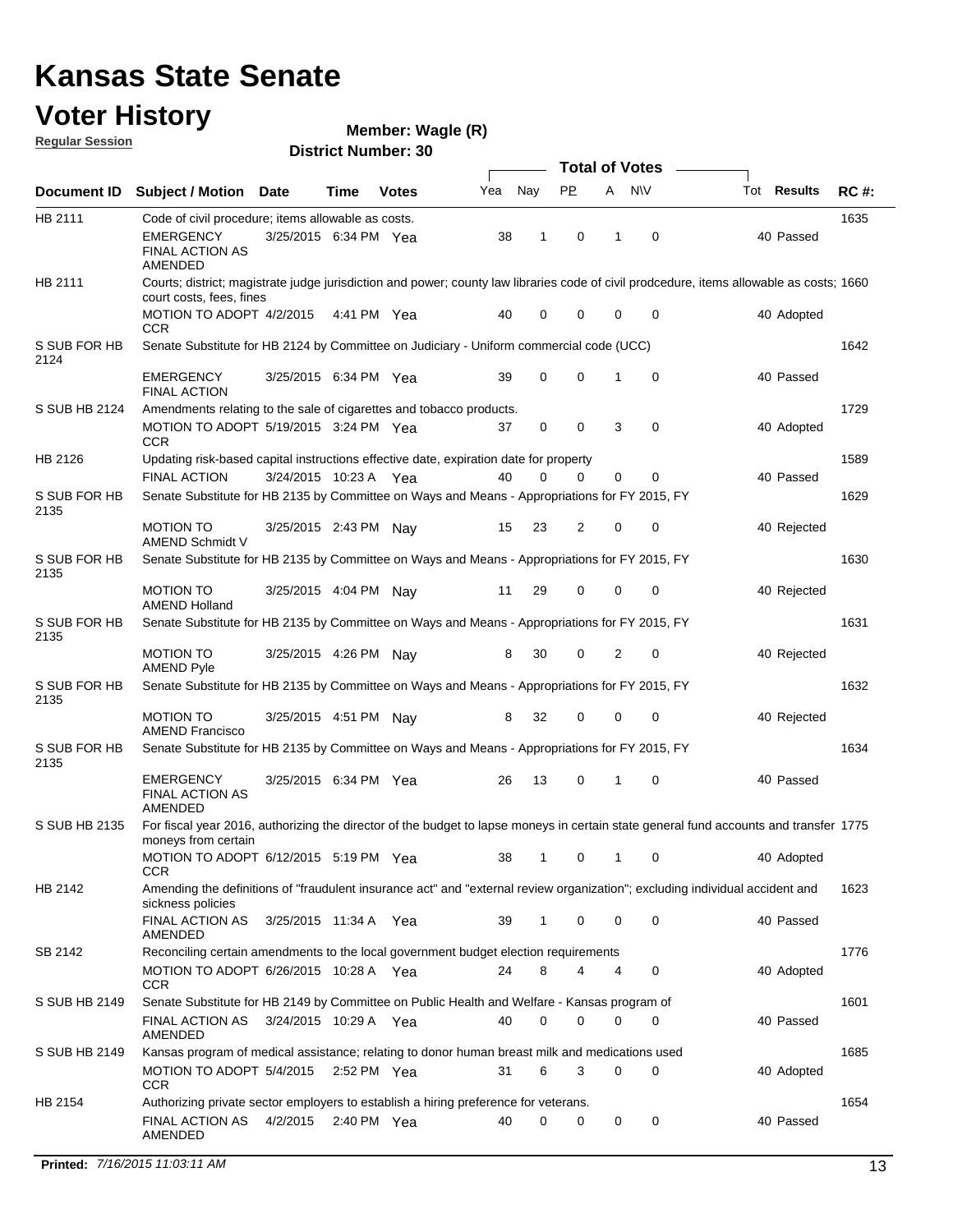### **Voter History**

#### **Wagle (R)**

**Document ID** Subject / Motion Date Time Votes Yea Nay PP A NIV Tot Results RC #: **District Number: 30 Date Votes Total of Votes Tot Results Regular Session** Nav 1711 MOTION TO ADOPT 5/13/2015 3:34 PM Yea  $38$  0 0 2 0  $\hspace{1.5cm}40$  Adopted HB 2154 **CCR** Authorizing private sector employers to establish a hiring preference for veterans. 1639 3/25/2015 EMERGENCY P&P 40 6:34 PM 38 0 0 1 1 Passed SUB HB 2155 FINAL ACTION AS AMENDED Senate Sub for HB 2155 by the Committee on Federal and State Affairs-Charitable gaming; 1686 5/4/2015 MOTION TO ADOPT P&P 40 2:52 PM 37 1 0 2 0 Adopted S SUB HB 2155 **CCR** Senate Substitute for HB 2155 by Committee on Federal and State Affairs - Charitable gaming, bingo 1641 3/25/2015 EMERGENCY Yea 40 6:34 PM 39 0 0 0 1 Passed SUB HB 2159 FINAL ACTION AS AMENDED Substitute for HB 2159 by Committee on Judiciary - Expungement of driving under the 1712 MOTION TO ADOPT 5/13/2015 3:34 PM Yea  $38$  0 0 2 0  $\hspace{1.5cm}40$  Adopted SUB HB 2159 **CCR** Authorizing a driver's license with a DUI-IID designation; creating the DUI-IID designation fund; amending authorized restrictions of 1602 FINAL ACTION AS 3/24/2015 10:29 A Yea  $40 \quad 0 \quad 0 \quad 0 \quad 0$ HB 2165 AMENDED Municipalities; contacts; filling vacancies in certain improvement districts. Yea 40 0 0 0 0 40 Passed 1687 5/4/2015 MOTION TO ADOPT Yea 40 2:52 PM 30 7 0 3 0 Adopted HB 2165 CCR Municipalities, contracts; filling vacancies in certain improvement districts; bid threshold, 1638 EMERGENCY 3/25/2015 6:34 PM Nay 38 1 0 1 0 40 Passed S SUB FOR SUB Senate Substitute for Substitute for HB 2170 by Committee on Education -- Creating the freedom HB 2170 FINAL ACTION 1723 MOTION TO ADOPT 5/14/2015 7:03 PM Nay 36 2 0 2 0 40 Adopted S SUB SUB HB 2170 **CCR** Creating the freedom from unsafe restraint and seclusion act. 1640 3/25/2015 EMERGENCY Yea 40 6:34 PM 39 0 0 0 1 Passed S SUB FOR HB 2177 FINAL ACTION Senate Substitute for HB 2177 by Committee on Natural Resources - Establishing water 1766 MOTION TO ADOPT 6/4/2015 2:43 PM P&P 11 25 2 2 0 40 S SUB HB 2177 **CCR** Establishing water conservation areas. 2:43 PM P&P 11 25 2 2 0 40 Not adopted 1584 MOTION TO 3/23/2015 4:41 PM Nay 16 20 1 3 0 40 HB 2183 AMEND Schmidt V Campaign finance. Nav 16 20 1 3 0 40 Rejected 1585 3/23/2015 MOTION TO Yea 40 HB 2183 AMEND Holland Campaign finance. Yea 13 24 0 3 0 40 Rejected 1603 FINAL ACTION AS 3/24/2015 10:29 A Yea  $29 \t 9 \t 2 \t 0 \t 0$  40 HB 2183 AMENDED Campaign finance. Yea 29 9 2 0 0 40 Passed 1751 MOTION TO ADOPT 5/30/2015 5:02 PM Yea  $27$  11 1 1 0  $40$  Adopted HB 2183 **CCR** Government ethics; lobbying; campaign finance. 1604 3/24/2015 FINAL ACTION Yea 40 HB 2192 Kansas storage tank act. Yea 40 0 0 0 0 40 Passed 1605 FINAL ACTION AS 3/24/2015 10:29 A Yea  $\,$  40  $\,$  0  $\,$  0  $\,$  0  $\,$  0  $\,$  0  $\,$  0  $\,$  40 Passed HB 2193 AMENDED Solid and hazardous waste and the risk management program act.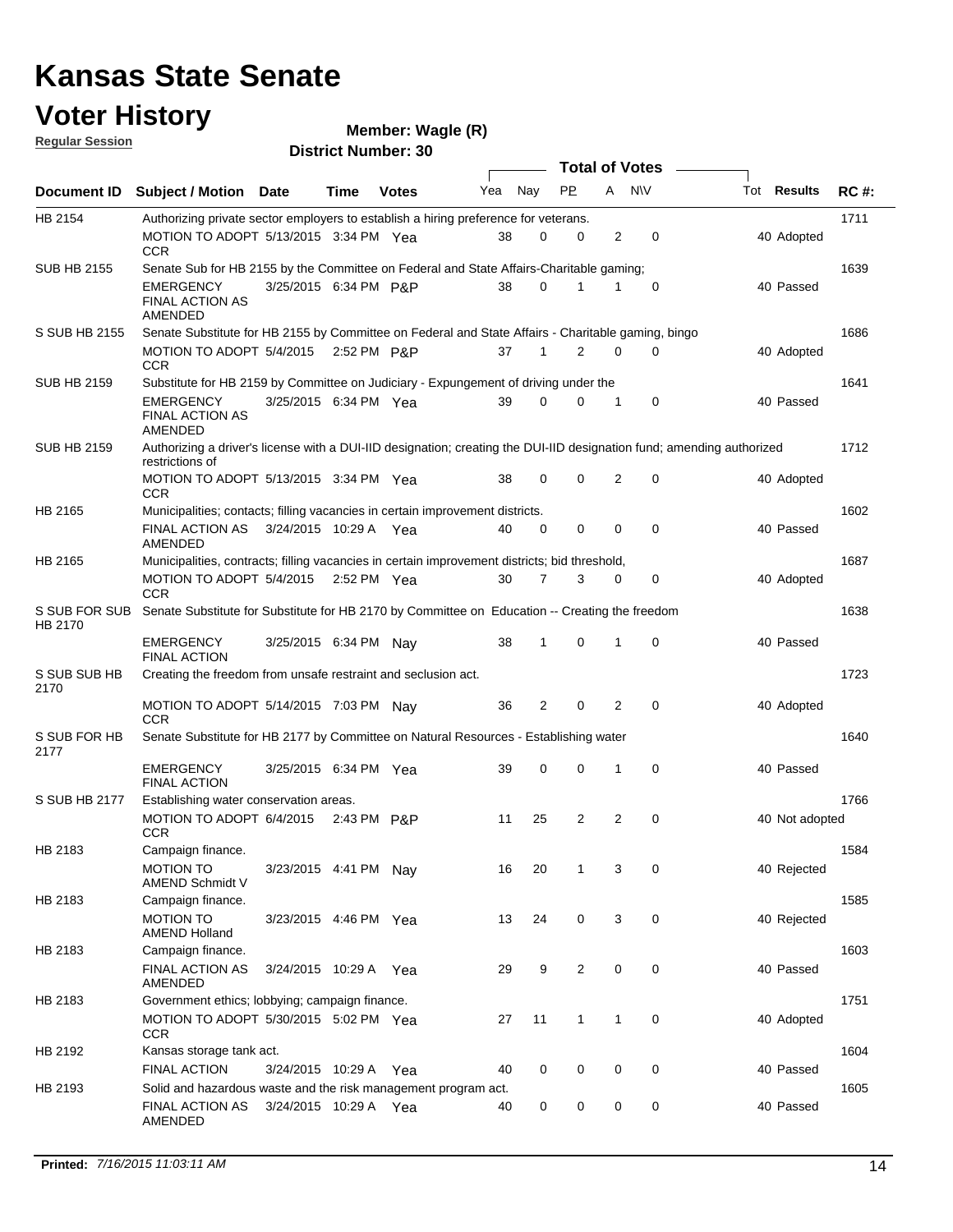### **Voter History**

**Regular Session**

**Wagle (R)**

|                      |                                                                                           |                       |             |              |     |             | <b>Total of Votes</b> |   |             |                                                                                                                                  |             |
|----------------------|-------------------------------------------------------------------------------------------|-----------------------|-------------|--------------|-----|-------------|-----------------------|---|-------------|----------------------------------------------------------------------------------------------------------------------------------|-------------|
| <b>Document ID</b>   | <b>Subject / Motion Date</b>                                                              |                       | Time        | <b>Votes</b> | Yea | Nay         | <b>PP</b>             | A | <b>NV</b>   | Tot <b>Results</b>                                                                                                               | <b>RC#:</b> |
| HB 2216              | Kansas money transmitter act.                                                             |                       |             |              |     |             |                       |   |             |                                                                                                                                  | 1624        |
|                      | <b>FINAL ACTION AS</b><br>AMENDED                                                         | 3/25/2015 11:34 A     |             | Yea          | 40  | 0           | 0                     | 0 | 0           | 40 Passed                                                                                                                        |             |
| HB 2223              | Alcoholic liquor; dispensing liquor and infusing flavor.                                  |                       |             |              |     |             |                       |   |             |                                                                                                                                  | 1719        |
|                      | <b>EMERGENCY</b><br><b>FINAL ACTION AS</b><br>AMENDED                                     | 5/14/2015 7:03 PM Yea |             |              | 37  | 1           | 0                     | 2 | $\mathbf 0$ | 40 Passed                                                                                                                        |             |
| HB 2223              | wine dispensing                                                                           |                       |             |              |     |             |                       |   |             | Alcoholic liquor; infusing authorized; requirements for citations of liquor control act violations; powdered alcohol prohibited; | 1747        |
|                      | MOTION TO ADOPT 5/28/2015 3:08 PM Yea<br><b>CCR</b>                                       |                       |             |              | 30  | 6           | $\mathbf{1}$          | 3 | 0           | 40 Adopted                                                                                                                       |             |
| <b>SUB HB 2224</b>   | Technical professions act; definitions clarification.                                     |                       |             |              |     |             |                       |   |             |                                                                                                                                  | 1738        |
|                      | <b>EMERGENCY</b><br><b>FINAL ACTION</b>                                                   | 5/21/2015 2:39 PM Yea |             |              | 39  | 0           | 0                     | 1 | $\mathbf 0$ | 40 Passed                                                                                                                        |             |
| S SUB FOR HB<br>2225 | Senate Substitute for HB 2225 by Senate Committee on Public Health and Welfare -          |                       |             |              |     |             |                       |   |             |                                                                                                                                  | 1606        |
|                      | <b>FINAL ACTION</b>                                                                       | 3/24/2015 10:33 A     |             | Yea          | 40  | $\mathbf 0$ | 0                     | 0 | 0           | 40 Passed                                                                                                                        |             |
| HB 2225              | Healing arts; relating to licenses, medical retainer agreements.                          |                       |             |              |     |             |                       |   |             |                                                                                                                                  | 1659        |
|                      | MOTION TO ADOPT 4/2/2015<br><b>CCR</b>                                                    |                       | 4:41 PM Yea |              | 40  | 0           | 0                     | 0 | 0           | 40 Adopted                                                                                                                       |             |
| S SUB HB 2228        | Senate Substitute for HB 2228 by Committee on Federal and State Affairs-Abortion;         |                       |             |              |     |             |                       |   |             |                                                                                                                                  | 1739        |
|                      | <b>EMERGENCY</b><br><b>FINAL ACTION AS</b><br>AMENDED                                     | 5/21/2015 2:39 PM Yea |             |              | 39  | 0           | 0                     | 1 | 0           | 40 Passed                                                                                                                        |             |
| HB 2231              | Eliminating the annual licensing fee for any gas well used to strictly heat a dwelling or |                       |             |              |     |             |                       |   |             |                                                                                                                                  | 1568        |
|                      | <b>FINAL ACTION AS</b><br>AMENDED                                                         | 3/19/2015 3:07 PM Yea |             |              | 37  | $\mathbf 0$ | 1                     | 2 | 0           | 40 Passed                                                                                                                        |             |
| HB 2233              | Electric utilities and carbon dioxide emissions.                                          |                       |             |              |     |             |                       |   |             |                                                                                                                                  | 1695        |
|                      | <b>EMERGENCY</b><br><b>FINAL ACTION AS</b><br><b>AMENDED</b>                              | 5/5/2015              | 6:05 PM Yea |              | 34  | 3           | 3                     | 0 | $\mathbf 0$ | 40 Passed                                                                                                                        |             |
| HB 2233              | Electric utilities and carbon dioxide emissions.                                          |                       |             |              |     |             |                       |   |             |                                                                                                                                  | 1713        |
|                      | MOTION TO ADOPT 5/13/2015 3:34 PM Yea<br><b>CCR</b>                                       |                       |             |              | 35  | 1           | 2                     | 2 | $\mathbf 0$ | 40 Adopted                                                                                                                       |             |
| HB 2240              | Allowing employees of the board of tax appeals to serve as hearing officers;              |                       |             |              |     |             |                       |   |             |                                                                                                                                  | 1696        |
|                      | <b>EMERGENCY</b><br><b>FINAL ACTION</b>                                                   | 5/5/2015              | 6:05 PM Yea |              | 40  | 0           | 0                     | 0 | 0           | 40 Passed                                                                                                                        |             |
| HB 2246              | Municipalities; payment of claims, notice of claims procedures; employees added.          |                       |             |              |     |             |                       |   |             |                                                                                                                                  | 1590        |
|                      | <b>FINAL ACTION</b>                                                                       | 3/24/2015 10:23 A     |             | Yea          | 40  | 0           | 0                     | 0 | 0           | 40 Passed                                                                                                                        |             |
| HB 2254              | Exempting certain general contractors from the roofing contractor registration act.       |                       |             |              |     |             |                       |   |             |                                                                                                                                  | 1625        |
|                      | <b>FINAL ACTION</b>                                                                       | 3/25/2015 11:34 A     |             | Yea          | 40  | $\mathbf 0$ | 0                     | 0 | 0           | 40 Passed                                                                                                                        |             |
| HB 2256              | Commercial real estate broker lien act.                                                   |                       |             |              |     |             |                       |   |             |                                                                                                                                  | 1637        |
|                      | <b>EMERGENCY</b><br><b>FINAL ACTION AS</b><br>AMENDED                                     | 3/25/2015 6:34 PM Yea |             |              | 39  | 0           | 0                     | 1 | 0           | 40 Passed                                                                                                                        |             |
| HB 2256              | Enforcement of open records and meetings; attorney general; attorney general's open       |                       |             |              |     |             |                       |   |             |                                                                                                                                  | 1708        |
|                      | MOTION TO ADOPT 5/7/2015<br><b>CCR</b>                                                    |                       | 2:27 PM Yea |              | 38  | 0           | 0                     | 2 | 0           | 40 Adopted                                                                                                                       |             |
| S SUB FOR HB<br>2258 | Senate Substitute for HB No. 2258 by Senate Committee on Public Health and Welfare -      |                       |             |              |     |             |                       |   |             |                                                                                                                                  | 1646        |
|                      | <b>MOTION TO</b><br><b>AMEND Tyson</b>                                                    | 4/1/2015              | 10:50 A Yea |              | 23  | 14          | 0                     | 3 | 0           | 40 Adopted                                                                                                                       |             |
| S SUB FOR HB<br>2258 | Senate Substitute for HB No. 2258 by Senate Committee on Public Health and Welfare -      |                       |             |              |     |             |                       |   |             |                                                                                                                                  | 1647        |
|                      | <b>MOTION TO</b><br><b>AMEND Hensley</b>                                                  | 4/1/2015              | 11:22 A Nay |              | 10  | 26          | 0                     | 4 | $\mathbf 0$ | 40 Rejected                                                                                                                      |             |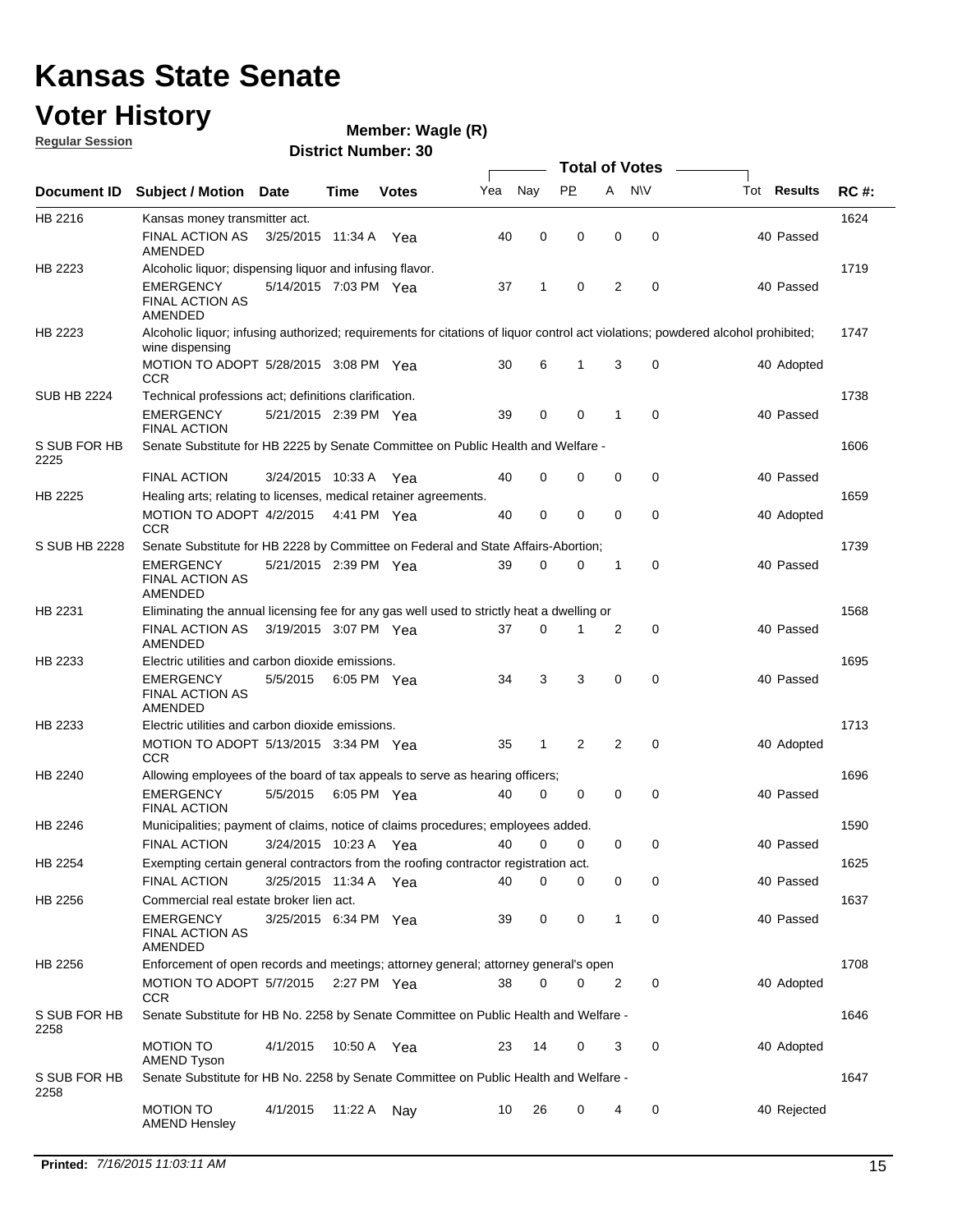**Document ID** Subject / Motion Date Time Votes Yea Nay PP A NIV Tot Results RC #: **Voter History District Number: 30 Wagle (R) Date Votes Total of Votes Time Votes** Mea Nay PP A N\V Tot Results **Regular Session** Nav 1648 4/1/2015 S SUB FOR HB 2258 MOTION TO 4/1/2015 3:09 PM Nay 10 25 1 4 0 40 Rejected AMEND Kelly Senate Substitute for HB No. 2258 by Senate Committee on Public Health and Welfare - 1649 MOTION TO 4/1/2015 4:45 PM Nay 8 32 0 0 40 Rejected S SUB FOR HB 2258 AMEND Haley Senate Substitute for HB No. 2258 by Senate Committee on Public Health and Welfare - 1650 MOTION TO 4/1/2015 5:01 PM Nay 7 32 0 1 0 40 Rejected S SUB FOR HB 2258 AMEND Haley Senate Substitute for HB No. 2258 by Senate Committee on Public Health and Welfare - 1655 FINAL ACTION AS 4/2/2015 2:40 PM Yea 40 40 40 A 40 Passed S SUB FOR HB 2258 AMENDED Senate Substitute for HB No. 2258 by Senate Committee on Public Health and Welfare - 1626 FINAL ACTION AS 3/25/2015 11:34 A Yea  $40 \quad 0 \quad 0 \quad 0 \quad 0$ HB 2259 AMENDED Amending the county and municipal statement of indebtedness reporting deadlines. Yea 40 0 0 0 0 40 Passed 1579 3/19/2015 EMERGENCY Yea 40 6:13 PM 34 4 0 0 2 Passed HB 2267 FINAL ACTION Alternative project delivery; notice requirements and selection procedures. 1698 5/5/2015 HB 2268 EMERGENCY 5/5/2015 6:05 PM Yea 40 0 0 0 40 Passed FINAL ACTION AS AMENDED Authorizing the state historical society to accept the Last Chance Store and the state board of 1607 3/24/2015 FINAL ACTION Yea 40 10:33 A 40 0 0 0 0 Passed HB 2275 Relating to substances included in schedules I, II, III and IV of the uniform controlled 1608 3/24/2015 FINAL ACTION Yea 40 10:33 A 40 0 0 0 0 Passed S SUB FOR HB 2281 Senate Substitute for HB 2281 by Committee on Public Health and Welfare - Relating to duties 1770 6/6/2015 MOTION TO ADOPT Yea 40 6:31 PM 28 11 0 0 1 Adopted S SUB HB 2281 **CCR** Senate Substitute for HB 2281 by Committee on Public Health and Welfare - Public assistance; 1610 3/24/2015 MOTION TO Yea 40 4:40 PM 20 18 0 2 0 Adopted S SUB FOR HB 2326 AMEND Melcher Senate Substitute for HB 2326 by Committee on Education -- Amending the professional 1627 FINAL ACTION AS 3/25/2015 11:34 A Nay 13 27 0 0 40 Not passed S SUB FOR HB 2326 AMENDED Senate Substitute for HB 2326 by Committee on Education - Amending the professional 1714 MOTION TO 5/14/2015 4:05 PM Nay 11 26 1 2 0 40 Rejected HB 2331 AMEND Bruce Consumption of alcoholic liquor on public property at a catered event.

MOTION TO 5/14/2015 4:37 PM Yea 21 16 1 2 0 40 40 Adopted

5/14/2015 EMERGENCY Yea 40 7:03 PM 31 5 0 2 2 Passed

MOTION TO ADOPT 6/1/2015 4:35 PM Yea 46 4:35 PM Yea 4:35 4:35 PM 135 4:35 PM 136 4:35 PM 136

Consumption of alcoholic liquor on public property at a catered event.

Consumption of alcoholic liquor on public property at a catered event.

Consumption of alcoholic liquor on public property at a catered event.

**CCR** 

AMEND Lynn

FINAL ACTION AS AMENDED

HB 2331

HB 2331

HB 2331

1715

1720

1757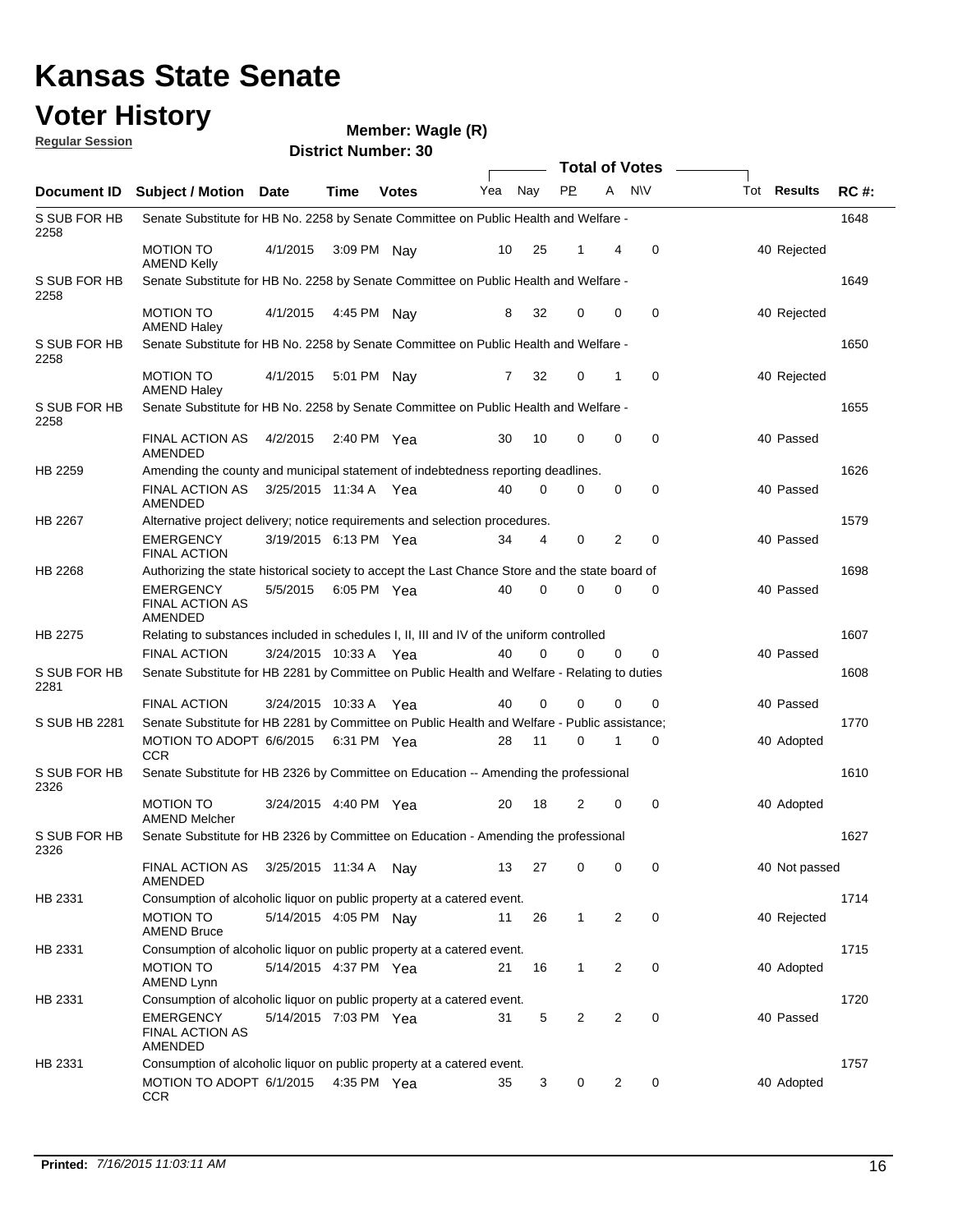### **Voter History Regular Session**

| <u>noquial Ocaaloni</u> | <b>District Number: 30</b>                                                                           |                       |             |               |     |              |                |                |             |  |                    |             |
|-------------------------|------------------------------------------------------------------------------------------------------|-----------------------|-------------|---------------|-----|--------------|----------------|----------------|-------------|--|--------------------|-------------|
|                         | Total of Votes –                                                                                     |                       |             |               |     |              |                |                |             |  |                    |             |
| <b>Document ID</b>      | <b>Subject / Motion Date</b>                                                                         |                       | <b>Time</b> | <b>Votes</b>  | Yea | Nay          | <b>PP</b>      | A              | <b>N\V</b>  |  | Tot <b>Results</b> | <b>RC#:</b> |
| HB 2336                 | Requiring use of risk assessment tool in certain juvenile cases.                                     |                       |             |               |     |              |                |                |             |  |                    | 1628        |
|                         | <b>FINAL ACTION AS</b><br>AMENDED                                                                    | 3/25/2015 11:34 A Yea |             |               | 40  | $\mathbf 0$  | $\mathbf 0$    | 0              | $\mathbf 0$ |  | 40 Passed          |             |
| HB 2352                 | Financial institutions and remote service units.                                                     |                       |             |               |     |              |                |                |             |  |                    | 1721        |
|                         | EMERGENCY<br>FINAL ACTION AS<br><b>AMENDED</b>                                                       | 5/14/2015 7:03 PM Yea |             |               | 38  | 0            | 0              | $\overline{2}$ | 0           |  | 40 Passed          |             |
| HB 2352                 | Insurance; coverage for autism spectrum disorder; notice of termination of coverage of motor vehicle |                       |             |               |     |              |                |                |             |  |                    | 1748        |
|                         | MOTION TO ADOPT 5/28/2015 3:08 PM Yea<br><b>CCR</b>                                                  |                       |             |               | 37  | $\mathbf 0$  | 0              | 3              | 0           |  | 40 Adopted         |             |
| S SUB HB 2353           | Senate Substitute for HB 2353 by Committee on Ways and Means - Education; amendments                 |                       |             |               |     |              |                |                |             |  |                    | 1740        |
|                         | EMERGENCY<br>FINAL ACTION AS<br><b>AMENDED</b>                                                       | 5/21/2015 2:39 PM Yea |             |               | 39  | $\mathbf 0$  | 0              | 1              | 0           |  | 40 Passed          |             |
| S SUB HB 2353           | Education; amendments regarding virtual school state aid, supplemental general state aid,            |                       |             |               |     |              |                |                |             |  |                    | 1758        |
|                         | MOTION TO ADOPT 6/1/2015<br>CCR                                                                      |                       |             | 4:35 PM Yea   | 38  | $\mathbf 0$  | $\mathbf 0$    | 2              | 0           |  | 40 Adopted         |             |
| HB 2364                 | Removing sunset on the veterinary training program for rural Kansas.                                 |                       |             |               |     |              |                |                |             |  |                    | 1580        |
|                         | <b>EMERGENCY</b><br>FINAL ACTION AS<br>AMENDED                                                       | 3/19/2015 6:13 PM Yea |             |               | 37  | 1            | 0              | 2              | 0           |  | 40 Passed          |             |
| HB 2364                 | Improvement districts; filling vacancies of directors.                                               |                       |             |               |     |              |                |                |             |  |                    | 1731        |
|                         | MOTION TO ADOPT 5/21/2015 10:34 A Yea<br><b>CCR</b>                                                  |                       |             |               | 37  | $\mathbf 0$  | $\mathbf 0$    | 3              | $\mathbf 0$ |  | 40 Adopted         |             |
| HB 2391                 | State employees; classified positions converted to unclassified positions.                           |                       |             |               |     |              |                |                |             |  |                    | 1689        |
|                         | <b>MOTION TO</b><br><b>AMEND Hawk</b>                                                                | 5/5/2015              |             | 3:02 PM Nay   | 16  | 22           | 2              | $\mathbf 0$    | $\mathbf 0$ |  | 40 Rejected        |             |
| HB 2391                 | State employees; classified positions converted to unclassified positions.                           |                       |             |               |     |              |                |                |             |  |                    | 1690        |
|                         | <b>MOTION TO</b><br><b>AMEND Pettey</b>                                                              | 5/5/2015              |             | 3:42 PM Nay   | 10  | 29           | 0              | 1              | $\mathbf 0$ |  | 40 Rejected        |             |
| HB 2391                 | State employees; classified positions converted to unclassified positions.                           |                       |             |               |     |              |                |                |             |  |                    | 1691        |
|                         | <b>MOTION TO</b><br><b>AMEND Faust-</b><br>Goudeau                                                   | 5/5/2015              |             | 4:13 PM Nav   | 8   | 30           | $\mathbf{1}$   | 1              | $\mathbf 0$ |  | 40 Rejected        |             |
| HB 2391                 | State employees; classified positions converted to unclassified positions.                           |                       |             |               |     |              |                |                |             |  |                    | 1701        |
|                         | <b>EMERGENCY</b><br><b>FINAL ACTION</b>                                                              | 5/5/2015              |             | 6:05 PM Yea   | 24  | 16           | 0              | 0              | $\mathbf 0$ |  | 40 Passed          |             |
| HB 2395                 | State building projects; negotiating committees; alternative procurement.                            |                       |             |               |     |              |                |                |             |  |                    | 1692        |
|                         | EMERGENCY<br><b>FINAL ACTION AS</b><br><b>AMENDED</b>                                                | 5/5/2015 6:05 PM Yea  |             |               | 39  | -1           | 0              | 0              | 0           |  | 40 Passed          |             |
| HB 2395                 | State building projects; negotiating committees; alternative procurement.                            |                       |             |               |     |              |                |                |             |  |                    | 1724        |
|                         | MOTION TO ADOPT 5/14/2015 7:03 PM Yea<br><b>CCR</b>                                                  |                       |             |               | 35  | $\mathbf{1}$ | $\overline{2}$ | 2              | $\mathbf 0$ |  | 40 Adopted         |             |
| <b>HCR 5002</b>         | Joint rules for the Senate and House of Representatives, 2015-2016.                                  |                       |             |               |     |              |                |                |             |  |                    | 1464        |
|                         | FINAL ACTION AS<br>AMENDED                                                                           | 2/4/2015              |             | $3:18$ PM Yea | 35  | 4            | $\mathbf 1$    | 0              | 0           |  | 40 Passed          |             |
| <b>HCR 5002</b>         | Joint rules for the Senate and House of Representatives, 2015-2016.                                  |                       |             |               |     |              |                |                |             |  |                    | 1466        |
|                         | MOTION TO ADOPT 2/16/2015 3:03 PM Yea<br><b>CCR</b>                                                  |                       |             |               | 27  | 7            | 2              | 4              | 0           |  | 40 Adopted         |             |
| ANGELL                  | State Board of Indigents Defense Services Samantha Angell                                            |                       |             |               |     |              |                |                |             |  |                    | 1554        |
|                         | <b>SENATE</b><br><b>APPOINTMENT</b>                                                                  | 3/11/2015 2:59 PM Yea |             |               | 40  | 0            | 0              | $\mathbf 0$    | $\mathbf 0$ |  | 40 Confirmed       |             |
| BAIN                    | State Board of Regents Joseph Bain<br><b>SENATE</b><br><b>APPOINTMENT</b>                            | 2/4/2015              |             | 2:58 PM Yea   | 40  | 0            | 0              | 0              | 0           |  | 40 Confirmed       | 1445        |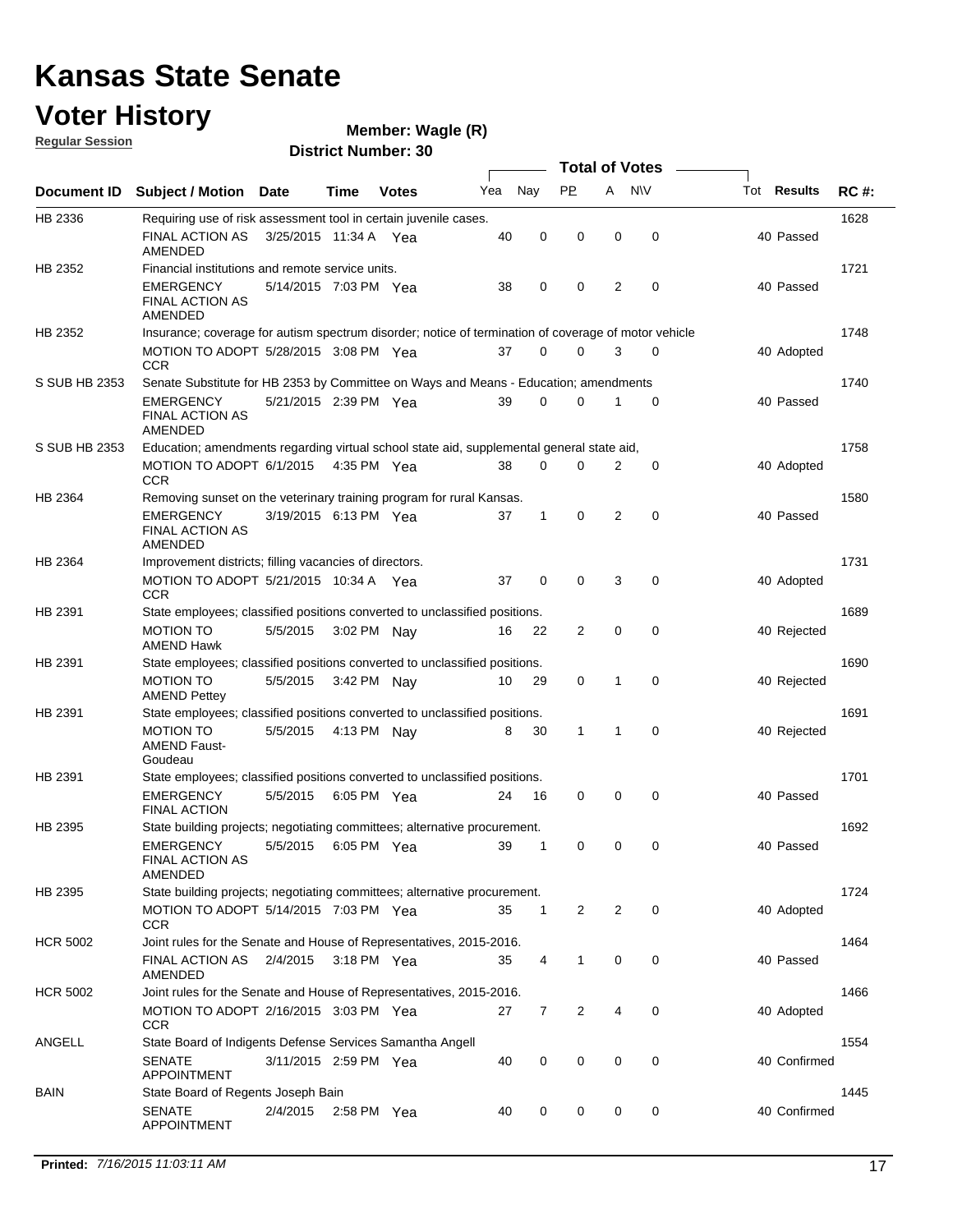### **Voter History**

**Regular Session**

**Wagle (R)**

|                  |                                                                 |                       |             |               |     |             |             | <b>Total of Votes</b> |             |                    |             |
|------------------|-----------------------------------------------------------------|-----------------------|-------------|---------------|-----|-------------|-------------|-----------------------|-------------|--------------------|-------------|
| Document ID      | <b>Subject / Motion</b>                                         | <b>Date</b>           | Time        | <b>Votes</b>  | Yea | Nay         | <b>PP</b>   | A NW                  |             | Tot <b>Results</b> | <b>RC#:</b> |
| <b>BERNAUER</b>  | State Banking Board Neal Bernauer                               |                       |             |               |     |             |             |                       |             |                    | 1455        |
|                  | <b>SENATE</b><br><b>APPOINTMENT</b>                             | 2/4/2015              |             | 3:01 PM Yea   | 40  | 0           | 0           | 0                     | 0           | 40 Confirmed       |             |
| <b>BRUCE</b>     | Kansas Highway Patrol Mark Bruce                                |                       |             |               |     |             |             |                       |             |                    | 1671        |
|                  | <b>SENATE</b><br><b>APPOINTMENT</b>                             | 4/2/2015              |             | 5:41 PM Yea   | 40  | 0           | 0           | $\mathbf 0$           | 0           | 40 Confirmed       |             |
| <b>BRUFFETT</b>  | Department for Aging and Disability Services Kari Bruffett      |                       |             |               |     |             |             |                       |             |                    | 1443        |
|                  | <b>SENATE</b><br><b>APPOINTMENT</b>                             | 2/4/2015              | 2:58 PM Yea |               | 40  | $\mathbf 0$ | 0           | $\mathbf 0$           | $\mathbf 0$ | 40 Confirmed       |             |
| <b>BRUNETTI</b>  | Central Low-Level Radioactive Waste Commission Richard Brunetti |                       |             |               |     |             |             |                       |             |                    | 1442        |
|                  | <b>SENATE</b><br><b>APPOINTMENT</b>                             | 2/4/2015              |             | 2:58 PM $Yea$ | 40  | $\mathbf 0$ | 0           | $\mathbf 0$           | 0           | 40 Confirmed       |             |
| <b>BURDEN</b>    | Kansas Commission on Veterans Affairs Office Gregg Burden       |                       |             |               |     |             |             |                       |             |                    | 1448        |
|                  | <b>SENATE</b><br><b>APPOINTMENT</b>                             | 2/4/2015              |             | 2:58 PM Yea   | 40  | $\mathbf 0$ | 0           | $\mathbf 0$           | $\mathbf 0$ | 40 Confirmed       |             |
| CARSON           | State Banking Board Frank Carson                                |                       |             |               |     |             |             |                       |             |                    | 1456        |
|                  | <b>SENATE</b><br><b>APPOINTMENT</b>                             | 2/4/2015              |             | 3:01 PM Yea   | 40  | 0           | 0           | $\mathbf 0$           | $\mathbf 0$ | 40 Confirmed       |             |
| COX              | State Civil Service Board Henry Cox                             |                       |             |               |     |             |             |                       |             |                    | 1732        |
|                  | <b>SENATE</b><br><b>APPOINTMENT</b>                             | 5/21/2015 10:34 A     |             | Yea           | 37  | 0           | 0           | 3                     | 0           | 40 Confirmed       |             |
| <b>EMLER</b>     | State Corporation Commission Jay Emler                          |                       |             |               |     |             |             |                       |             |                    | 1733        |
|                  | <b>SENATE</b><br><b>APPOINTMENT</b>                             | 5/21/2015 10:34 A     |             | Yea           | 37  | 0           | 0           | 3                     | 0           | 40 Confirmed       |             |
| <b>FEUERBORN</b> | State Board of Regents William Feuerborn                        |                       |             |               |     |             |             |                       |             |                    | 1446        |
|                  | <b>SENATE</b><br><b>APPOINTMENT</b>                             | 2/4/2015              |             | 2:58 PM Yea   | 40  | 0           | 0           | $\mathbf 0$           | 0           | 40 Confirmed       |             |
| <b>GARDNER</b>   | Kansas Court of Appeals Kathryn Gardner                         |                       |             |               |     |             |             |                       |             |                    | 1553        |
|                  | <b>SENATE</b><br><b>APPOINTMENT</b>                             | 3/11/2015 2:59 PM Yea |             |               | 31  | 9           | 0           | $\mathbf 0$           | $\mathbf 0$ | 40 Confirmed       |             |
| <b>JONES</b>     | Kansas Racing and Gaming Commission Brandon Jones               |                       |             |               |     |             |             |                       |             |                    | 1734        |
|                  | <b>SENATE</b><br><b>APPOINTMENT</b>                             | 5/21/2015 10:34 A Yea |             |               | 37  | 0           | 0           | 3                     | $\mathbf 0$ | 40 Confirmed       |             |
| <b>KING</b>      | University of Kansas Hospital Authority Elizabeth King          |                       |             |               |     |             |             |                       |             |                    | 1460        |
|                  | <b>SENATE</b><br><b>APPOINTMENT</b>                             | 2/4/2015              |             | 3:01 PM Yea   | 40  | 0           | 0           | $\mathbf 0$           | 0           | 40 Confirmed       |             |
| LAIR             | Pooled Money Investment Board Casey Lair                        |                       |             |               |     |             |             |                       |             |                    | 1453        |
|                  | <b>SENATE</b><br><b>APPOINTMENT</b>                             | 2/4/2015              |             | 3:01 PM Yea   | 40  | $\mathbf 0$ | 0           | 0                     | 0           | 40 Confirmed       |             |
| LAIR             | Kansas State Banking Board Casey Lair                           |                       |             |               |     |             |             |                       |             |                    | 1676        |
|                  | <b>SENATE</b><br><b>APPOINTMENT</b>                             | 4/2/2015              |             | 5:41 PM Yea   | 40  | $\mathbf 0$ | 0           | 0                     | $\mathbf 0$ | 40 Confirmed       |             |
| <b>LEIKER</b>    | State Board of Indigents Defense Services Jeffrey Leiker        |                       |             |               |     |             |             |                       |             |                    | 1555        |
|                  | <b>SENATE</b><br><b>APPOINTMENT</b>                             | 3/11/2015 2:59 PM Yea |             |               | 40  | 0           | 0           | 0                     | $\mathbf 0$ | 40 Confirmed       |             |
| LEVIN            | Pooled Money Investment Board Lewis Levin                       |                       |             |               |     |             |             |                       |             |                    | 1454        |
|                  | <b>SENATE</b><br><b>APPOINTMENT</b>                             | 2/4/2015              |             | 3:01 PM Yea   | 40  | 0           | 0           | 0                     | 0           | 40 Confirmed       |             |
| LINVILLE         | Kansas Development Finance Authority Donald Linville            |                       |             |               |     |             |             |                       |             |                    | 1735        |
|                  | <b>SENATE</b><br>APPOINTMENT                                    | 5/21/2015 10:34 A Yea |             |               | 37  | 0           | 0           | 3                     | 0           | 40 Confirmed       |             |
| <b>LONG</b>      | Kansas Public Employees Retirement Board of Trus Chris Long     |                       |             |               |     |             |             |                       |             |                    | 1674        |
|                  | <b>SENATE</b><br><b>APPOINTMENT</b>                             | 4/2/2015              |             | 5:41 PM Yea   | 40  | 0           | $\mathbf 0$ | 0                     | 0           | 40 Confirmed       |             |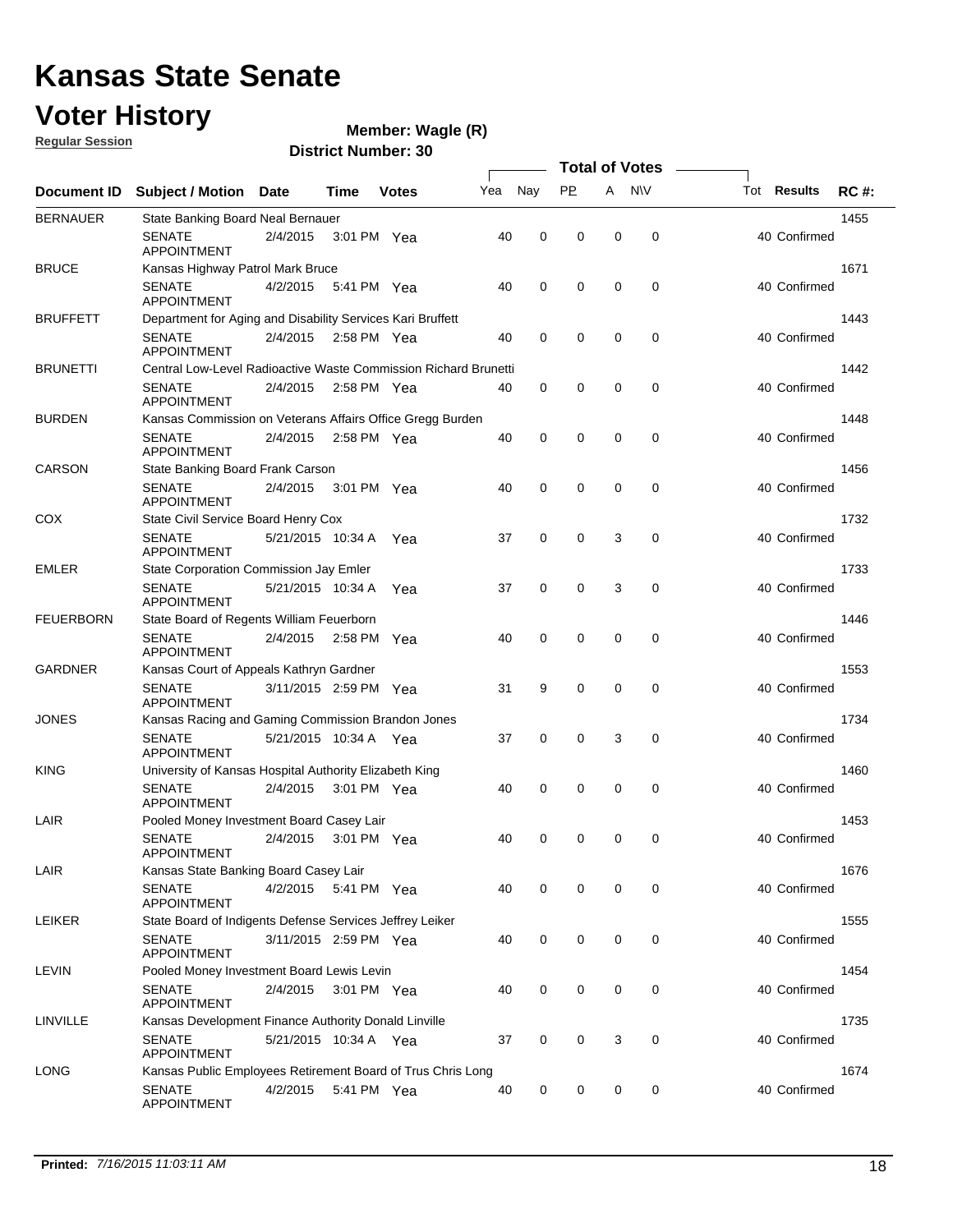### **Voter History Regular Session**

**Wagle (R)**

|                  |                                                               |                       |             |              |     |             |             | <b>Total of Votes</b> |             |                     |             |
|------------------|---------------------------------------------------------------|-----------------------|-------------|--------------|-----|-------------|-------------|-----------------------|-------------|---------------------|-------------|
| Document ID      | Subject / Motion Date                                         |                       | Time        | <b>Votes</b> | Yea | Nay         | <b>PP</b>   | A                     | <b>N\V</b>  | Tot <b>Results</b>  | <b>RC#:</b> |
| <b>MCCONWELL</b> | Kansas Racing and Gaming Commission Laura McConwell           |                       |             |              |     |             |             |                       |             |                     | 1450        |
|                  | <b>SENATE</b><br><b>APPOINTMENT</b>                           | 2/4/2015              |             | 2:58 PM Yea  | 40  | 0           | 0           | 0                     | 0           | 40 Confirmed        |             |
| <b>MCCONWELL</b> | Kansas Racing and Gaming Commission Laura McConwell           |                       |             |              |     |             |             |                       |             |                     | 1670        |
|                  | <b>SENATE</b><br><b>APPOINTMENT</b>                           | 4/2/2015              |             | 5:41 PM P&P  | 18  | 19          | 3           | 0                     | 0           | 40 Not<br>confirmed |             |
| <b>MOHATT</b>    | Kansas Army National Guard Anthony Mohatt                     |                       |             |              |     |             |             |                       |             |                     | 1673        |
|                  | <b>SENATE</b><br><b>APPOINTMENT</b>                           | 4/2/2015              |             | 5:41 PM Yea  | 40  | 0           | $\mathbf 0$ | 0                     | $\mathbf 0$ | 40 Confirmed        |             |
| <b>MOSIER</b>    | Department of Health and Environment Susan Mosier             |                       |             |              |     |             |             |                       |             |                     | 1675        |
|                  | <b>SENATE</b><br><b>APPOINTMENT</b>                           | 4/2/2015              |             | 5:41 PM Yea  | 33  | 4           | 3           | 0                     | 0           | 40 Confirmed        |             |
| <b>MURFIN</b>    | Kansas Bioscience Authority David Murfin                      |                       |             |              |     |             |             |                       |             |                     | 1461        |
|                  | <b>SENATE</b><br><b>APPOINTMENT</b>                           | 2/4/2015 3:01 PM Yea  |             |              | 40  | 0           | $\mathbf 0$ | 0                     | $\mathbf 0$ | 40 Confirmed        |             |
| <b>NEWTON</b>    | State Board of Regents Zoe Newton                             |                       |             |              |     |             |             |                       |             |                     | 1447        |
|                  | <b>SENATE</b><br><b>APPOINTMENT</b>                           | 2/4/2015              | 2:58 PM Yea |              | 40  | 0           | 0           | 0                     | 0           | 40 Confirmed        |             |
| <b>PITNER</b>    | State Banking Board Thomas Pitner                             |                       |             |              |     |             |             |                       |             |                     | 1457        |
|                  | <b>SENATE</b><br><b>APPOINTMENT</b>                           | 2/4/2015              |             | 3:01 PM Yea  | 40  | $\mathbf 0$ | 0           | 0                     | 0           | 40 Confirmed        |             |
| <b>RODRIGUEZ</b> | State Board of Indigents Defense Services Roman Rodriguez     |                       |             |              |     |             |             |                       |             |                     | 1702        |
|                  |                                                               | 5/5/2015              | 6:08 PM Yea |              | 40  | 0           | 0           | 0                     | 0           | 40 Passed           |             |
| <b>SCHARPING</b> | State Lottery Commission Jeffry Scharping                     |                       |             |              |     |             |             |                       |             |                     | 1449        |
|                  | <b>SENATE</b><br><b>APPOINTMENT</b>                           | 2/4/2015              |             | 2:58 PM Yea  | 40  | $\mathbf 0$ | 0           | 0                     | 0           | 40 Confirmed        |             |
| <b>SCHMIDT</b>   | Member, State Civil Service Board; to serve a four year term. |                       |             |              |     |             |             |                       |             |                     | 1479        |
|                  | <b>SENATE</b><br><b>APPOINTMENT</b>                           | 2/23/2015 3:08 PM Yea |             |              | 39  | $\mathbf 0$ | 0           | 1                     | 0           | 40 Confirmed        |             |
| <b>SELANDERS</b> | Kansas Air National Guard Jay Selanders                       |                       |             |              |     |             |             |                       |             |                     | 1672        |
|                  | <b>SENATE</b><br><b>APPOINTMENT</b>                           | 4/2/2015              | 5:41 PM Yea |              | 40  | 0           | 0           | 0                     | 0           | 40 Confirmed        |             |
| <b>SETCHELL</b>  | State Civil Service Board Phillis Setchell                    |                       |             |              |     |             |             |                       |             |                     | 1736        |
|                  | <b>SENATE</b><br><b>APPOINTMENT</b>                           | 5/21/2015 10:34 A     |             | Yea          | 36  | 0           | 1           | 3                     | $\mathbf 0$ | 40 Confirmed        |             |
| SUNDERLAND       | University of Kansas Hospital Authority Charles Sunderland    |                       |             |              |     |             |             |                       |             |                     | 1737        |
|                  | <b>SENATE</b><br>APPOINTMENT                                  | 5/21/2015 10:34 A Yea |             |              | 37  | 0           | 0           | 3                     | 0           | 40 Confirmed        |             |
| WALLER           | Kansas Employment Security Board of Review Ryann Waller       |                       |             |              |     |             |             |                       |             |                     | 1444        |
|                  | SENATE<br>APPOINTMENT                                         | 2/4/2015 2:58 PM Yea  |             |              | 40  | 0           | 0           | 0                     | 0           | 40 Confirmed        |             |
| WESSEL           | State Banking Board Linda Wessel                              |                       |             |              |     |             |             |                       |             |                     | 1458        |
|                  | <b>SENATE</b><br><b>APPOINTMENT</b>                           | 2/4/2015 3:01 PM Yea  |             |              | 40  | $\mathbf 0$ | 0           | 0                     | $\mathbf 0$ | 40 Confirmed        |             |
| WESSELL          | Kansas State Banking Board Linda Wessell                      |                       |             |              |     |             |             |                       |             |                     | 1677        |
|                  | <b>SENATE</b><br><b>APPOINTMENT</b>                           | 4/2/2015 5:41 PM Yea  |             |              | 40  | $\mathbf 0$ | 0           | 0                     | 0           | 40 Confirmed        |             |
| WHITHAM          | State Banking Board Jeff Whitham                              |                       |             |              |     |             |             |                       |             |                     | 1459        |
|                  | <b>SENATE</b><br><b>APPOINTMENT</b>                           | 2/4/2015              |             | 3:01 PM Yea  | 40  | 0           | 0           | 0                     | 0           | 40 Confirmed        |             |
| <b>WILLIAMS</b>  | Kansas Crime Victims Compensation Board Thomas Williams       |                       |             |              |     |             |             |                       |             |                     | 1451        |
|                  | <b>SENATE</b><br>APPOINTMENT                                  | 2/4/2015 2:58 PM Yea  |             |              | 40  | 0           | 0           | 0                     | 0           | 40 Confirmed        |             |
| <b>WRIGHT</b>    | Department of Credit Unions Jerel Wright                      |                       |             |              |     |             |             |                       |             |                     | 1452        |
|                  | <b>SENATE</b><br>APPOINTMENT                                  | 2/4/2015              |             | 3:01 PM Yea  | 40  | 0           | 0           | 0                     | 0           | 40 Confirmed        |             |